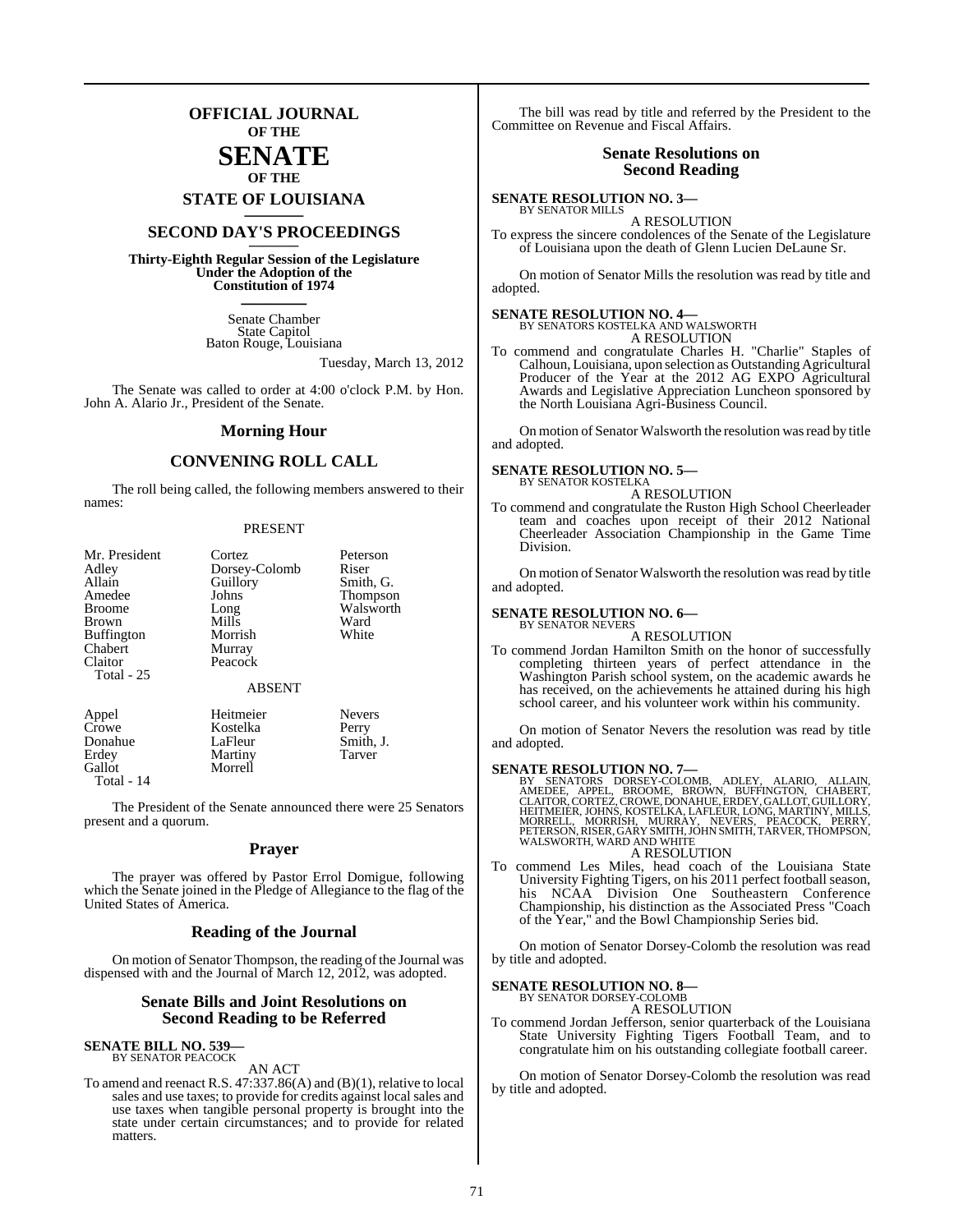#### **SENATE RESOLUTION NO. 9—** BY SENATOR DORSEY-COLOMB

A RESOLUTION

To commend and congratulate the Louisiana State University football team on culminating an outstanding season by capturing the 2011 SEC Championship and earning a No. 2 national ranking.

On motion of Senator Dorsey-Colomb the resolution was read by title and adopted.

#### **SENATE RESOLUTION NO. 10—** BY SENATOR APPEL

A RESOLUTION

To express the support of the Louisiana Senate for, and to urge and request continued participation in, the America's Legislators Back to School Program sponsored by the National Conference of State Legislatures (NCSL).

On motion of Senator White the resolution was read by title and adopted.

### **Senate Concurrent Resolutions on Second Reading**

### **SENATE CONCURRENT RESOLUTION NO. 2—** BY SENATOR CROWE A CONCURRENT RESOLUTION

To urge and request the Department of Health and Hospitals to prepare and submit a report to the Legislature of Louisiana that details how the department and its contractors plan to combat Medicaid fraud and abuse.

The concurrent resolution was read by title. Senator Crowe moved to adopt the Senate Concurrent Resolution.

### **ROLL CALL**

The roll was called with the following result:

### YEAS

| Mr. President<br>Adley<br>Allain<br>Amedee<br><b>Broome</b><br>Brown<br><b>Buffington</b><br>Chabert<br>Cortez<br>Crowe<br>Donahue<br><b>Total - 31</b> | Dorsey-Colomb<br>Guillory<br>Heitmeier<br>Johns<br>Kostelka<br>Long<br>Mills<br>Morrish<br>Murray<br><b>Nevers</b><br>Peacock | Peterson<br>Riser<br>Smith, G.<br>Smith, J.<br>Tarver<br><b>Thompson</b><br>Walsworth<br>Ward<br>White |
|---------------------------------------------------------------------------------------------------------------------------------------------------------|-------------------------------------------------------------------------------------------------------------------------------|--------------------------------------------------------------------------------------------------------|
|                                                                                                                                                         | <b>NAYS</b>                                                                                                                   |                                                                                                        |
| Total $-0$                                                                                                                                              | <b>ABSENT</b>                                                                                                                 |                                                                                                        |

| Appel<br>Claitor   | Gallot<br>LaFleur | Morrell<br>Perry |
|--------------------|-------------------|------------------|
| Erdev<br>Total - 8 | Martiny           |                  |

The Chair declared the Senate adopted the Senate Concurrent Resolution and ordered it sent to the House.

### **SENATE CONCURRENT RESOLUTION NO. 3—** BY SENATOR ERDEY

### A CONCURRENT RESOLUTION

To urge and request the Department of Public Safety and Corrections, public safety services, the office of motor vehicles, and the Louisiana state police, to apply and enforce R.S. 32:303(D) which provides that headlamps on motor vehicles shall emit a white light only, including light emitted by white high intensity

### **Page 2 SENATE 2nd DAY'S PROCEEDINGS**

discharge forward lighting, and prohibits a motor vehicle from being equipped with headlamps that are off-road colored lights.

The resolution was read by title and referred by the President to the Committee on Transportation, Highways and Public Works.

### **SENATE CONCURRENT RESOLUTION NO. 4—**

BY SENATOR ERDEY A CONCURRENT RESOLUTION

To urge and request that the Department of Transportation and Development to study truck traffic patterns on LA 1019 between LA 16 and LA 64 in Livingston Parish.

The concurrent resolution was read by title. Senator White moved to adopt the Senate Concurrent Resolution.

### **ROLL CALL**

The roll was called with the following result:

### YEAS

| Mr. President<br>Adley<br>Allain<br>Amedee<br>Broome<br>Brown<br>Buffington<br>Chabert<br>Claitor<br>Cortez<br>Crowe<br>Total - 31<br>Total - 0 | Dorsey-Colomb<br>Guillory<br>Heitmeier<br>Johns<br>Kostelka<br>Long<br>Mills<br>Morrish<br>Murray<br><b>Nevers</b><br>Peacock<br><b>NAYS</b><br><b>ABSENT</b> | Peterson<br>Riser<br>Smith, G.<br>Smith, J.<br>Tarver<br>Thompson<br>Walsworth<br>Ward<br>White |
|-------------------------------------------------------------------------------------------------------------------------------------------------|---------------------------------------------------------------------------------------------------------------------------------------------------------------|-------------------------------------------------------------------------------------------------|
| Appel                                                                                                                                           | Gallot                                                                                                                                                        | Morrell                                                                                         |
| Donahue                                                                                                                                         | LaFleur                                                                                                                                                       | Perry                                                                                           |

The Chair declared the Senate adopted the Senate Concurrent Resolution and ordered it sent to the House.

Martiny

**SENATE CONCURRENT RESOLUTION NO. 5—** BY SENATOR KOSTELKA AND REPRESENTATIVE SHADOIN A CONCURRENT RESOLUTION

To commend and congratulate Irene Riley Anderson on the celebration of her one hundredth birthday and to honor her lifetime of outstanding accomplishments.

The concurrent resolution was read by title. Senator Kostelka moved to adopt the Senate Concurrent Resolution.

### **ROLL CALL**

The roll was called with the following result:

### YEAS

Mr. President Donahue Peacock<br>Adley Dorsey-Colomb Peterson Adley Dorsey-Colomb<br>Allain Guillory Allain Cuillory Riser<br>Amedee Heitmeier Smith, G. Amedee Heitmeier<br>Broome Johns Broome Johns Smith, J.<br>Brown Kostelka Tarver Kostelka Tarver<br>Long Thompson Buffington Long<br>Chabert Mills Chabert Mills Mills Walsworth<br>Claitor Morrish Ward Morrish

Donahue<br>Erdev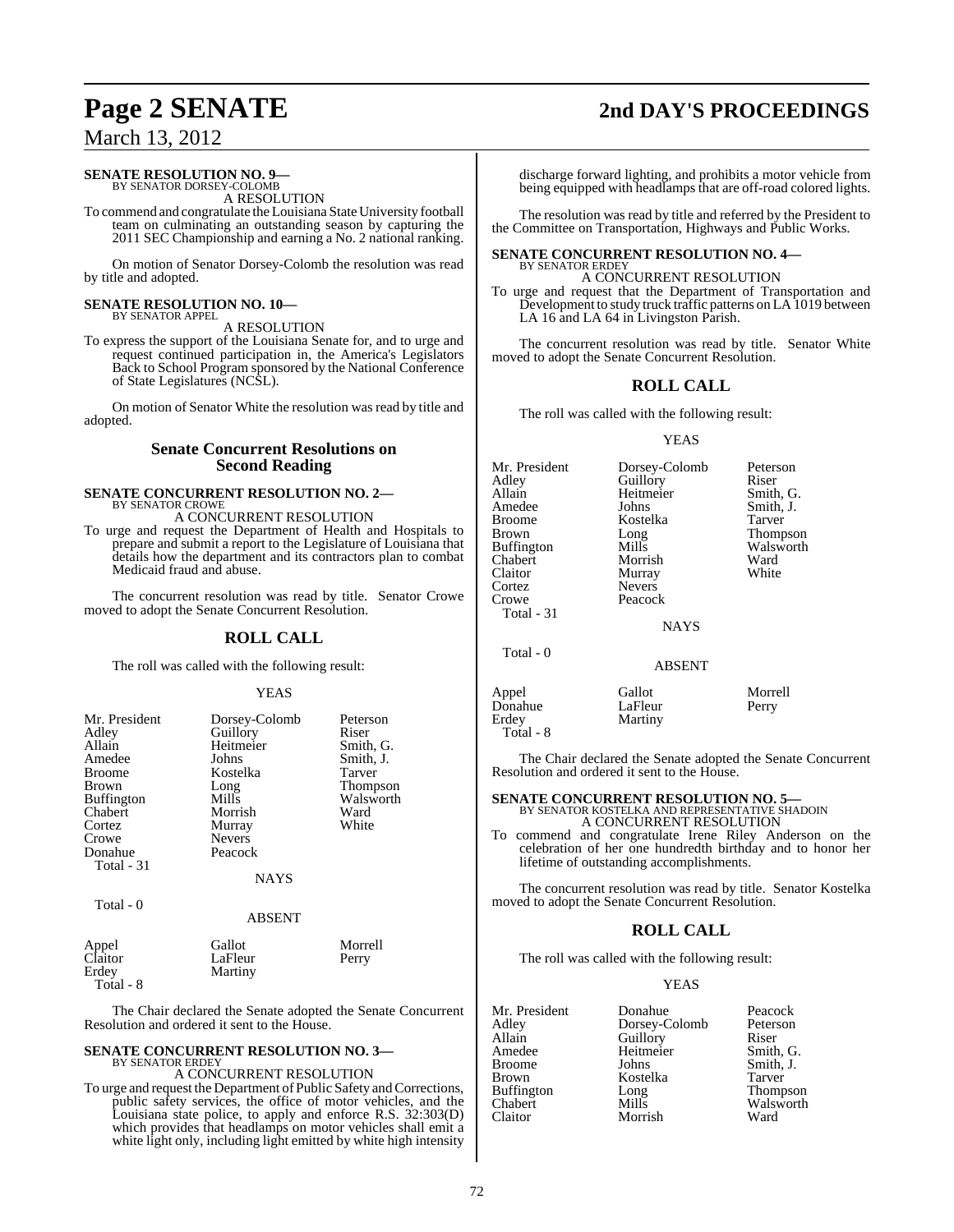### **2nd DAY'S PROCEEDINGS Page 3 SENATE**

| Cortez<br>Crowe<br>Total - 32         | Murray<br><b>Nevers</b><br><b>NAYS</b> | White |
|---------------------------------------|----------------------------------------|-------|
| Total - 0                             | <b>ABSENT</b>                          |       |
| Appel<br>Erdey<br>Gallot<br>Total - 7 | LaFleur<br>Martiny<br>Morrell          | Perry |

The Chair declared the Senate adopted the Senate Concurrent Resolution and ordered it sent to the House.

#### **SENATE CONCURRENT RESOLUTION NO. 6—** BY SENATOR CLAITOR

A CONCURRENT RESOLUTION

To commend Mr. and Mrs. Jim de Brueys and family of Baton Rouge, Louisiana, upon their dedication to the legacy and memory of their late son, James Clifton de Brueys.

The concurrent resolution was read by title. Senator Claitor moved to adopt the Senate Concurrent Resolution.

### **ROLL CALL**

The roll was called with the following result:

### YEAS

| Mr. President<br>Adley<br>Allain<br>Amedee<br>Broome<br>Brown<br><b>Buffington</b><br>Chabert<br>Claitor<br>Cortez<br>Crowe<br>Total - 31 | Donahue<br>Dorsey-Colomb<br>Guillory<br>Heitmeier<br>Johns<br>Kostelka<br>Long<br>Mills<br>Morrish<br>Murray<br><b>Nevers</b><br><b>NAYS</b> | Peterson<br>Riser<br>Smith, G.<br>Smith, J.<br>Tarver<br>Thompson<br>Walsworth<br>Ward<br>White |
|-------------------------------------------------------------------------------------------------------------------------------------------|----------------------------------------------------------------------------------------------------------------------------------------------|-------------------------------------------------------------------------------------------------|
| Total - 0                                                                                                                                 | <b>ABSENT</b>                                                                                                                                |                                                                                                 |
| Appel<br>Erdey<br>Gallot<br>Total - 8                                                                                                     | LaFleur<br>Martiny<br>Morrell                                                                                                                | Peacock<br>Perry                                                                                |

The Chair declared the Senate adopted the Senate Concurrent Resolution and ordered it sent to the House.

## **SENATE CONCURRENT RESOLUTION NO. 7—**<br>BY SENATOR DORSEY-COLOMB<br>A CONCURRENT RESOLUTION

To commend and congratulate the Louisiana State University football team on culminating an outstanding season by capturing the 2011 SEC Championship and earning a No. 2 national ranking.

The concurrent resolution was read by title. Senator Dorsey-Colomb moved to adopt the Senate Concurrent Resolution.

### **ROLL CALL**

The roll was called with the following result:

# March 13, 2012

### YEAS

| Mr. President<br>Adley<br>Allain<br>Amedee<br>Broome<br>Brown<br>Buffington<br>Chabert<br>Claitor<br>Cortez<br>Crowe<br>Total - 32 | Donahue<br>Dorsey-Colomb<br>Guillory<br>Heitmeier<br>Johns<br>Kostelka<br>Long<br>Mills<br>Morrish<br>Murray<br><b>Nevers</b><br><b>NAYS</b> | Peacock<br>Peterson<br>Riser<br>Smith, G.<br>Smith, J.<br>Tarver<br>Thompson<br>Walsworth<br>Ward<br>White |
|------------------------------------------------------------------------------------------------------------------------------------|----------------------------------------------------------------------------------------------------------------------------------------------|------------------------------------------------------------------------------------------------------------|
| Total - 0                                                                                                                          | <b>ABSENT</b>                                                                                                                                |                                                                                                            |
| Appel<br>Erdey<br>Gallot<br>Total - 7                                                                                              | LaFleur<br>Martiny<br>Morrell                                                                                                                | Perry                                                                                                      |

The Chair declared the Senate adopted the Senate Concurrent Resolution and ordered it sent to the House.

### **SENATE CONCURRENT RESOLUTION NO. 8—** BY SENATOR DORSEY-COLOMB A CONCURRENT RESOLUTION

To direct the Department of Transportation and Development to improve the operational safety of the exit from Interstate 10 to East Washington Street in Baton Rouge.

The resolution was read by title and referred by the President to the Committee on Transportation, Highways and Public Works.

## **SENATE CONCURRENT RESOLUTION NO. 9—**<br>BY SENATOR DORSEY-COLOMB<br>A CONCURRENT RESOLUTION

To urge and request the Department of Transportation and Development to study widening and lengthening the on-ramp to Interstate 110 from which traffic traveling from the state capitol enters Interstate 110 north in Baton Rouge.

The resolution was read by title and referred by the President to the Committee on Transportation, Highways and Public Works.

## **SENATE CONCURRENT RESOLUTION NO. 10—** BY SENATOR DORSEY-COLOMB

A CONCURRENT RESOLUTION

To urge and request the Department of Transportation and Development to install a left turn signal at the intersection of Eddie Robinson and Government Street (LA 73) in Baton Rouge.

The concurrent resolution was read by title. Senator Dorsey-Colomb moved to adopt the Senate Concurrent Resolution.

### **ROLL CALL**

The roll was called with the following result:

### YEAS

Mr. President Dorsey-Colomb Peacock<br>Adley Guillory Peterson Adley Guillory Peters<br>Allain Heitmeier Riser Allain Heitmeier<br>Amedee Johns Amedee Johns Smith, G.<br>Broome Kostelka Smith, J. Broome Kostelka Smith, J.<br>Brown Long Tarver Brown Long Tarver Buffington Mills Thompson

Walsworth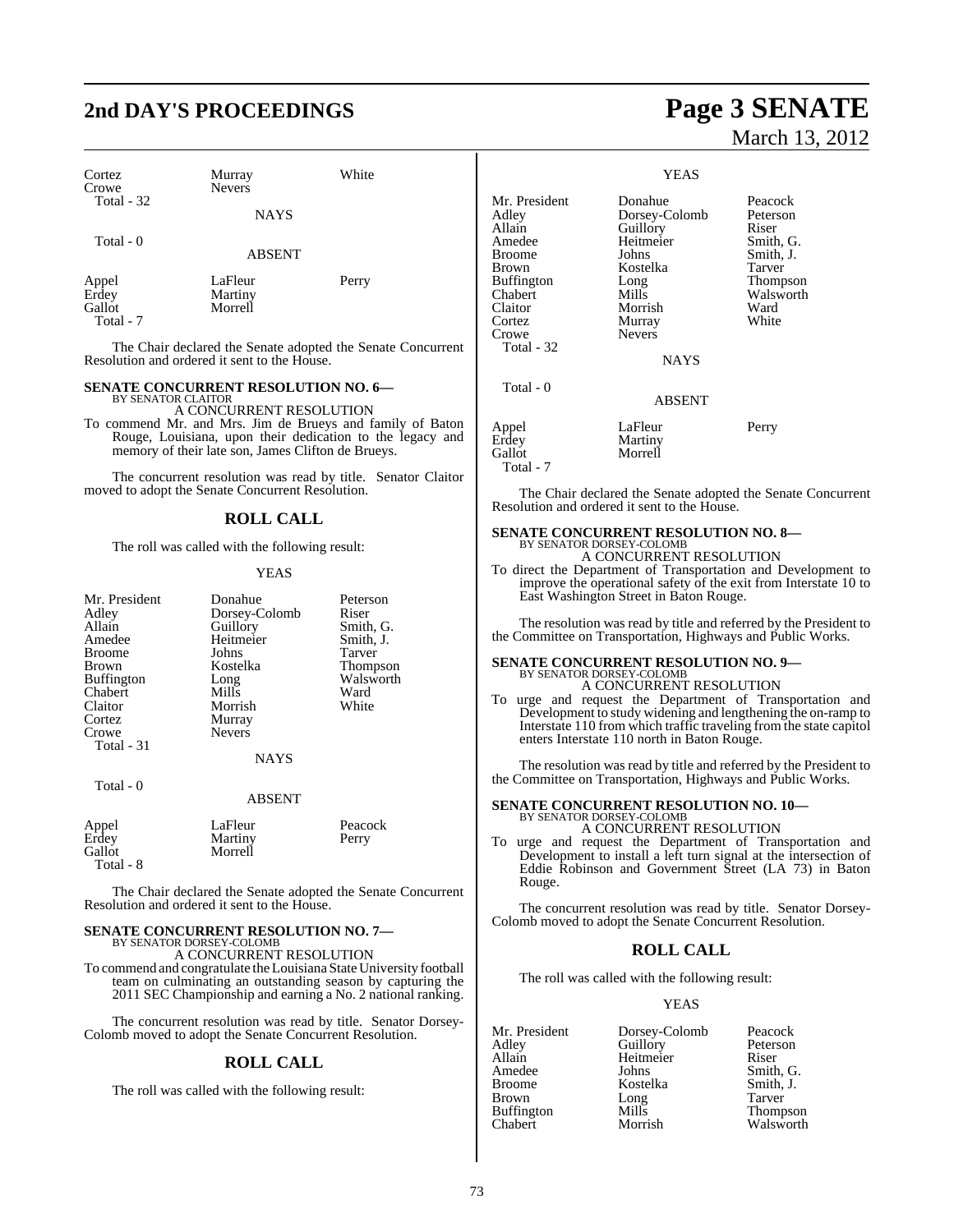Donahue Total - 9

| Cortez<br>Crowe<br>Total - 30 | Murray<br><b>Nevers</b><br><b>NAYS</b> | Ward<br>White               |  |
|-------------------------------|----------------------------------------|-----------------------------|--|
| Total $-0$                    | <b>ABSENT</b>                          |                             |  |
| Appel<br>Claitor<br>Donahue   | Erdey<br>Gallot<br>LaFleur             | Martiny<br>Morrell<br>Perry |  |

The Chair declared the Senate adopted the Senate Concurrent Resolution and ordered it sent to the House.

#### **SENATE CONCURRENT RESOLUTION NO. 11—** BY SENATOR MURRAY

### A CONCURRENT RESOLUTION

To create a special committee to study the process of redistricting or reapportionment including, creation of precincts, demographer certification, notice requirements for changes in voting, reapportionment and redistricting plans, electronic data requirements for Geographic Information Systems (GIS), submission deadlines for changes in voting and to develop recommendations for changes to the Louisiana Election Code to implement such changes.

The resolution was read by title and referred by the President to the Committee on Senate and Governmental Affairs.

### **SENATE CONCURRENT RESOLUTION NO. 13—** BY SENATOR MORRELL

A CONCURRENT RESOLUTION

To expressthe sincere and heartfelt condolences of the Legislature of Louisiana upon the death of Leon "Smokey" Brier, a lifelong resident of the Gentilly neighborhood in New Orleans, Louisiana, and a man of character known for his good deeds and kind heart.

The concurrent resolution was read by title. Senator Peterson moved to adopt the Senate Concurrent Resolution.

### **ROLL CALL**

The roll was called with the following result:

#### **YEAS**

| Mr. President<br>Adley<br>Allain<br>Amedee<br><b>Broome</b><br>Brown<br><b>Buffington</b><br>Chabert<br>Claitor<br>Cortez<br>Crowe<br>Total - 32<br>Total - 0 | Donahue<br>Dorsey-Colomb<br>Guillory<br>Heitmeier<br>Johns<br>Kostelka<br>Long<br>Mills<br>Morrish<br>Murray<br><b>Nevers</b><br><b>NAYS</b><br><b>ABSENT</b> | Peacock<br>Peterson<br>Riser<br>Smith, G.<br>Smith, J.<br>Tarver<br><b>Thompson</b><br>Walsworth<br>Ward<br>White |
|---------------------------------------------------------------------------------------------------------------------------------------------------------------|---------------------------------------------------------------------------------------------------------------------------------------------------------------|-------------------------------------------------------------------------------------------------------------------|
| Appel<br>Erdey<br>Gallot                                                                                                                                      | LaFleur<br>Martiny<br>Morrell                                                                                                                                 | Perry                                                                                                             |

The Chair declared the Senate adopted the Senate Concurrent Resolution and ordered it sent to the House.

Total - 7

### **Page 4 SENATE 2nd DAY'S PROCEEDINGS**

### **SENATE CONCURRENT RESOLUTION NO. 14—** BY SENATOR MORRELL

A CONCURRENT RESOLUTION

To commend ChiefJudge Joan Bernard Armstrong on her retirement fromthe Louisiana State Court of Appeal Fourth Circuit and for thirty-seven years of dedicated service to the judicial system in Louisiana.

The concurrent resolution was read by title. Senator Peterson moved to adopt the Senate Concurrent Resolution.

### **ROLL CALL**

The roll was called with the following result:

YEAS

| Mr. President | Dorsey-Colomb | Peacock         |
|---------------|---------------|-----------------|
| Adlev         | Guillory      | Peterson        |
| Allain        | Heitmeier     | Riser           |
| Amedee        | Johns         | Smith, G.       |
| Broome        | Kostelka      | Smith, J.       |
| Brown         | Long          | Tarver          |
| Buffington    | Mills         | <b>Thompson</b> |
| Chabert       | Morrish       | Walsworth       |
| Cortez        | Murray        | Ward            |
| Crowe         | <b>Nevers</b> | White           |
| Total - 30    |               |                 |
|               | <b>NAYS</b>   |                 |
| Total - 0     |               |                 |
|               | <b>ABSENT</b> |                 |
|               |               |                 |

| Appel     | Erdey   | Martiny |
|-----------|---------|---------|
| Claitor   | Gallot  | Morrell |
| Donahue   | LaFleur | Perry   |
| Total - 9 |         |         |

The Chair declared the Senate adopted the Senate Concurrent Resolution and ordered it sent to the House.

## **SENATE CONCURRENT RESOLUTION NO. 15—**<br>BY SENATOR MORRELL AND REPRESENTATIVE HODGES A CONCURRENT RESOLUTION

To urge and request the Department of Health and Hospitals to promote the department's EarlySteps system with the Louisiana Hospital Association and the Louisiana State Medical Society.

The resolution was read by title and referred by the President to the Committee on Health and Welfare.

#### **SENATE CONCURRENT RESOLUTION NO. 16—** BY SENATOR CORTEZ

#### A CONCURRENT RESOLUTION To amend the Department of Wildlife and Fisheries, Louisiana Wildlife and Fisheries Commission rule (LAC  $76:V.115(E)(1)$ ) and (F)(2)), to provide exemptions from the department's rules  $governing$  private possession of potentially dangerous quadrupeds, exotic cats and nonhuman primates; to include in those exemptions, facilities certified by the Zoological Association of America; and to direct the office of the state register to print the amendments in the Louisiana Administrative Code.

The resolution was read by title and referred by the President to the Committee on Natural Resources.

**SENATE CONCURRENT RESOLUTION NO. 18—**<br>BY SENATORS ALARIO, ADLEY, ALLAIN, AMEDEE, APPEL, BROOME, BROOM, UFFINGTON, CHABERT, CLAITOR, CORTEZ, CROWE,<br>DONAHUE, DORSEY-COLOMB, ERDEY, GALLOT, GUILLORY,<br>HEITMEIER, JOHNS, KOSTELK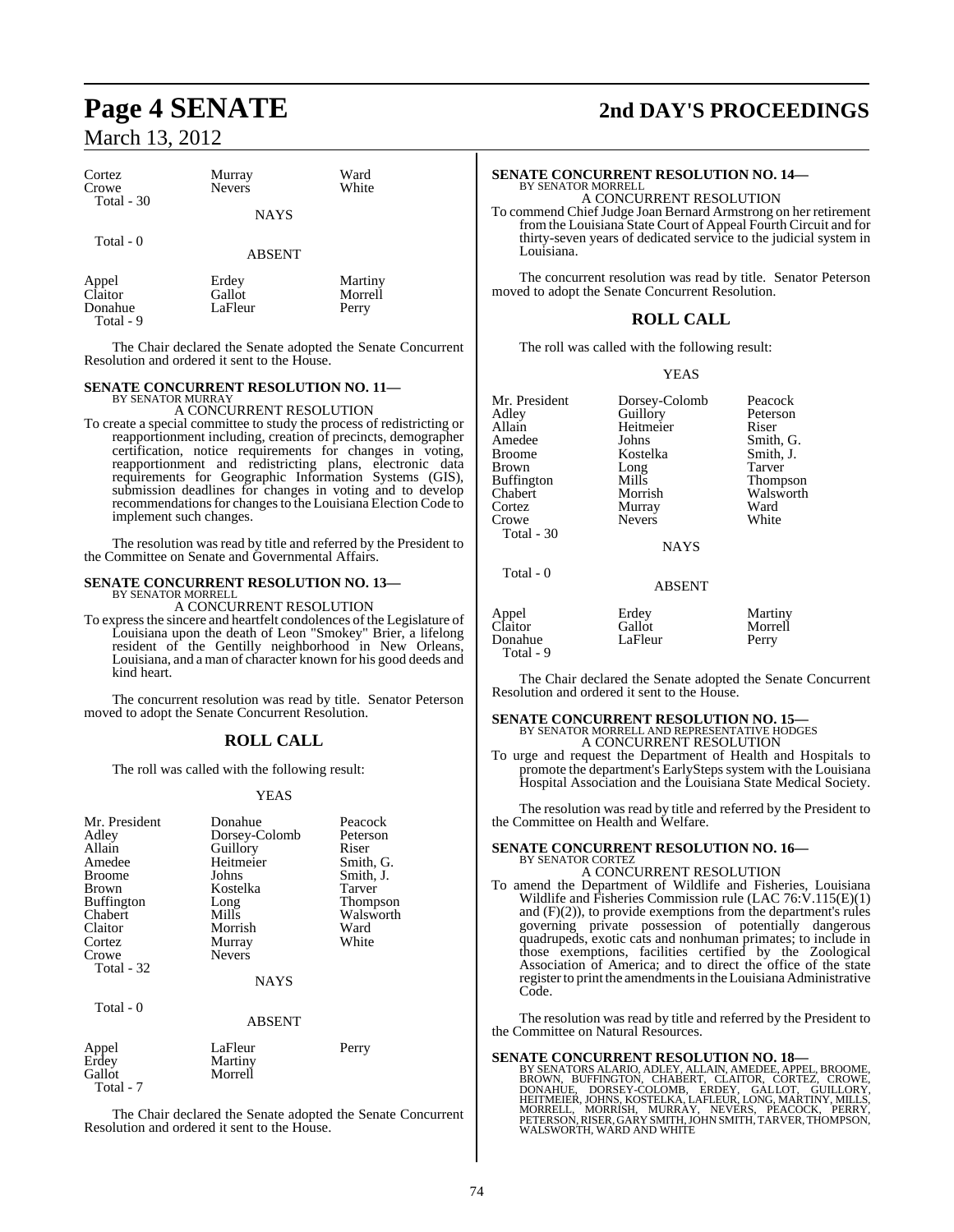## **2nd DAY'S PROCEEDINGS Page 5 SENATE**

### A CONCURRENT RESOLUTION

To express the sincere and heartfelt condolences of the Legislature of Louisiana upon the passing of renown politician, beloved gentleman, tireless public servant, and former Louisiana State Senator, the Honorable Samuel Bernard "Sammy" Nunez, Jr. and to celebrate a life well spent in service to the betterment of the state of Louisiana and the nation.

The concurrent resolution was read by title. Senator Heitmeier moved to adopt the Senate Concurrent Resolution.

### **ROLL CALL**

The roll was called with the following result:

#### YEAS

| Mr. President<br>Adley<br>Allain<br>Amedee<br>Broome<br>Brown<br><b>Buffington</b><br>Chabert<br>Claitor<br>Cortez<br>Crowe<br>Total - 31<br>Total - 0 | Dorsey-Colomb<br>Guillory<br>Heitmeier<br>Johns<br>Kostelka<br>Long<br>Mills<br>Morrish<br>Murray<br><b>Nevers</b><br>Peacock<br><b>NAYS</b> | Peterson<br>Riser<br>Smith, G.<br>Smith, J.<br>Tarver<br>Thompson<br>Walsworth<br>Ward<br>White |
|--------------------------------------------------------------------------------------------------------------------------------------------------------|----------------------------------------------------------------------------------------------------------------------------------------------|-------------------------------------------------------------------------------------------------|
|                                                                                                                                                        | <b>ABSENT</b>                                                                                                                                |                                                                                                 |
| Appel<br>Donahue<br>Erdey<br>Total - 8                                                                                                                 | Gallot<br>LaFleur<br>Martiny                                                                                                                 | Morrell<br>Perry                                                                                |

The Chair declared the Senate adopted the Senate Concurrent Resolution and ordered it sent to the House.

### **House Concurrent Resolutions on Second Reading**

### **HOUSE CONCURRENT RESOLUTION NO. 4—** BY REPRESENTATIVE BROSSETT

A CONCURRENT RESOLUTION To commend Jim Henderson upon his retirement as sports director for WWL-TV in New Orleans.

The resolution was read by title. Senator Murray moved to concur in the House Concurrent Resolution.

### **ROLL CALL**

The roll was called with the following result:

#### YEAS

| Mr. President     | Donahue       | Peacock   |
|-------------------|---------------|-----------|
| Adley             | Dorsey-Colomb | Peterson  |
| Allain            | Guillory      | Riser     |
| Amedee            | Heitmeier     | Smith, G. |
| <b>Broome</b>     | Johns         | Smith, J. |
| <b>Brown</b>      | Kostelka      | Tarver    |
| <b>Buffington</b> | Long          | Thompson  |
| Chabert           | Mills         | Walsworth |
| Claitor           | Morrish       | Ward      |
| Cortez            | Murray        | White     |
| Crowe             | <b>Nevers</b> |           |
| Total - 32        |               |           |

## March 13, 2012

### ABSENT

| Appel     | LaFleur | Perry |
|-----------|---------|-------|
| Erdey     | Martiny |       |
| Gallot    | Morrell |       |
| Total - 7 |         |       |

Total - 0

The Chair declared the Senate concurred in the House Concurrent Resolution and ordered it returned to the House.

### **HOUSE CONCURRENT RESOLUTION NO. 8—**

BY REPRESENTATIVE PUGH A CONCURRENT RESOLUTION To recognize July 2012 as Sarcoma Awareness Month in Louisiana.

The resolution was read by title. Senator Nevers moved to concur in the House Concurrent Resolution.

### **ROLL CALL**

The roll was called with the following result:

### YEAS

| Mr. President       | Donahue            | Peacock   |
|---------------------|--------------------|-----------|
| Adley               | Dorsey-Colomb      | Peterson  |
| Allain              | Guillory           | Riser     |
| Amedee              | Heitmeier          | Smith, G. |
| <b>Broome</b>       | Johns              | Smith, J. |
| Brown               | Kostelka           | Tarver    |
| <b>Buffington</b>   | Long               | Thompson  |
| Chabert             | Mills              | Walsworth |
| Claitor             | Morrish            | Ward      |
| Cortez              | Murray             | White     |
| Crowe<br>Total - 32 | <b>Nevers</b>      |           |
|                     | <b>NAYS</b>        |           |
| Total - 0           | <b>ABSENT</b>      |           |
| Appel<br>Erdey      | LaFleur<br>Martiny | Perry     |
| Gallot              | Morrell            |           |

Total - 7

The Chair declared the Senate concurred in the House Concurrent Resolution and ordered it returned to the House.

### **HOUSE CONCURRENT RESOLUTION NO. 9—** BY REPRESENTATIVE PYLANT

A CONCURRENT RESOLUTION To commend Cameron Windham of Jena upon his receipt of a 2012 Prudential Spirit of Community Award.

The resolution was read by title. Senator Riser moved to concur in the House Concurrent Resolution.

### **ROLL CALL**

The roll was called with the following result:

### YEAS

Mr. President Donahue Peacock<br>Adley Dorsey-Colomb Peterson Adley Dorsey-Colomb Peters<br>Allain Guillory Riser Allain Cuillory Riser<br>Amedee Heitmeier Smith, G. Amedee Heitmeier<br>Broome Johns Broome Johns Smith, J.<br>Brown Kostelka Tarver Kostelka Tarver<br>Long Thompson Buffington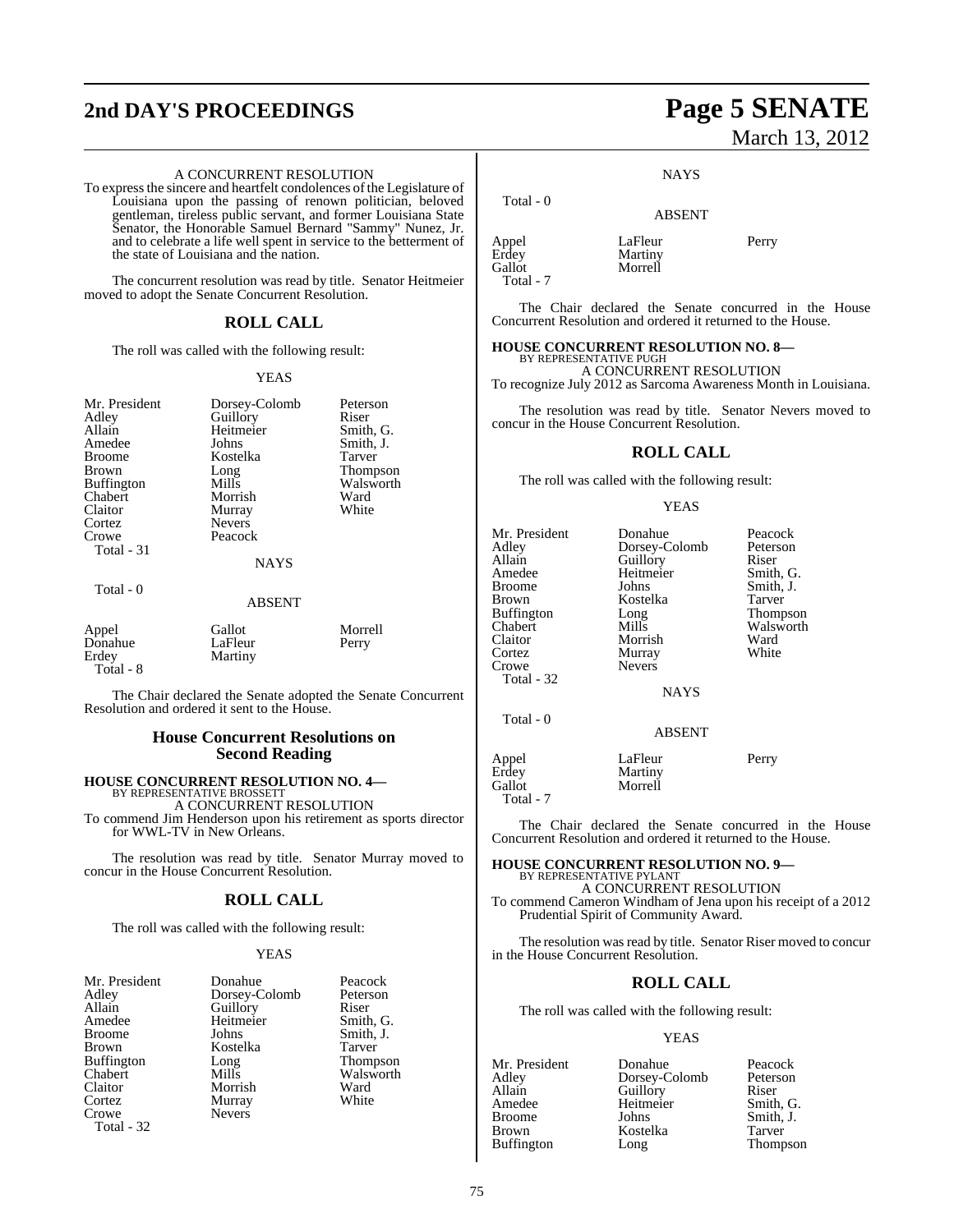### Chabert Mills Walsworth<br>
Claitor Morrish Ward Claitor Morrish Ward Cortez Murray<br>Crowe Nevers Nevers Total - 32 NAYS

Total - 0

Appel LaFleur Perry<br>Erdev Martiny Erdey Martiny<br>
Gallot Morrell Morrell Total - 7

The Chair declared the Senate concurred in the House Concurrent Resolution and ordered it returned to the House.

ABSENT

### **HOUSE CONCURRENT RESOLUTION NO. 14—**

BY REPRESENTATIVES LORUSSO, ABRAMSON, ADAMS, ANDERS, ARMES, ARNOLD,BADON,BARRAS,BARROW,BERTHELOT, BILLIOT, STUART BISHOP, WESLEY BISHOP, BROADWATER, BROSSETT,<br>BROWN, BURFORD, HENRY BURNS, TIM BURNS, BURRELL,<br>CARMODY, CARTER, CHAMPAGNE, CHANEY, CONNICK, COX,<br>CROMER, DANAHAY, DIXON, DOVÉ, EDWARDS, FANNIN, FOIL,<br>FRANKLIN, GAINES,

A CONCURRENT RESOLUTION

To commend General Bennett C. Landreneau upon his retirement from the Louisiana National Guard.

The resolution was read by title. Senator Murray moved to concur in the House Concurrent Resolution.

### **ROLL CALL**

The roll was called with the following result:

### YEAS

| Mr. President<br>Adley<br>Allain<br>Amedee<br><b>Broome</b><br><b>Brown</b><br><b>Buffington</b><br>Chabert<br>Claitor<br>Cortez<br>Crowe<br>Total - 31 | Dorsey-Colomb<br>Guillory<br>Heitmeier<br>Johns<br>Kostelka<br>Long<br>Mills<br>Morrish<br>Murray<br><b>Nevers</b><br>Peacock<br><b>NAYS</b> | Peterson<br>Riser<br>Smith, G.<br>Smith, J.<br>Tarver<br>Thompson<br>Walsworth<br>Ward<br>White |
|---------------------------------------------------------------------------------------------------------------------------------------------------------|----------------------------------------------------------------------------------------------------------------------------------------------|-------------------------------------------------------------------------------------------------|
| Total - 0                                                                                                                                               | <b>ABSENT</b>                                                                                                                                |                                                                                                 |
| Appel<br>Donahue<br>Erdey                                                                                                                               | Gallot<br>LaFleur<br>Martiny                                                                                                                 | Morrell<br>Perry                                                                                |

 $Total - 8$ 

The Chair declared the Senate concurred in the House Concurrent Resolution and ordered it returned to the House.

### **Page 6 SENATE 2nd DAY'S PROCEEDINGS**

| <b>HOUSE CONCURRENT RESOLUTION NO. 15—</b>                        |
|-------------------------------------------------------------------|
| BY REPRESENTATIVE LORUSSO AND SENATOR APPEL                       |
| A CONCURRENT RESOLUTION                                           |
| To commemorate the two hundred twenty-fifth anniversary of the    |
| signing of the Constitution of the United States and to recognize |
| the contributions of the Louisiana Society of the Sons of the     |
| American Revolution and the Louisiana Society of the              |
| Daughters of the American Revolution.                             |
|                                                                   |
|                                                                   |

The resolution was read by title. Senator Murray moved to concur in the House Concurrent Resolution.

### **ROLL CALL**

The roll was called with the following result:

### YEAS

| Mr. President     | Donahue       | Peacock   |
|-------------------|---------------|-----------|
|                   |               |           |
| Adley             | Dorsey-Colomb | Peterson  |
| Allain            | Guillory      | Riser     |
| Amedee            | Heitmeier     | Smith, G. |
| <b>Broome</b>     | Johns         | Smith, J. |
| Brown             | Kostelka      | Tarver    |
| <b>Buffington</b> | Long          | Thompson  |
| Chabert           | Mills         | Walsworth |
| Claitor           | Morrish       | Ward      |
| Cortez            | Murray        | White     |
| Crowe             | <b>Nevers</b> |           |
| Total - 32        |               |           |
|                   | <b>NAYS</b>   |           |
| Total - 0         |               |           |
|                   | ABSENT        |           |
| Appel             | LaFleur       | Perry     |
| Erdey             | Martiny       |           |
| Gallot            | Morrell       |           |
|                   |               |           |

The Chair declared the Senate concurred in the House Concurrent Resolution and ordered it returned to the House.

## **HOUSE CONCURRENT RESOLUTION NO. 17—** BY REPRESENTATIVE KLECKLEY A CONCURRENT RESOLUTION

Total - 7

To commend the PublicAdministration Institute Student Association (PAISA) at Louisiana State University and to recognize April 13, 2012, as the fourteenth annual PAISA Day in the state of Louisiana.

The resolution was read by title. Senator Morrish moved to concur in the House Concurrent Resolution.

### **ROLL CALL**

The roll was called with the following result:

### YEAS

Mr. President Donahue Peacock<br>Adley Dorsey-Colomb Peterson Adley **Dorsey-Colomb** Peters<br>
Allain Guillory Riser Allain Guillory<br>
Amedee Heitmeier Amedee Heitmeier Smith, G.<br>Broome Iohns Smith I Broome Johns Smith, J.<br>Brown Kostelka Tarver Buffington Long<br>Chabert Mills Claitor Morrish Ward Cortez Murray<br>Crowe Nevers Nevers Total - 32

Kostelka Tarver<br>Long Thompson Walsworth<br>Ward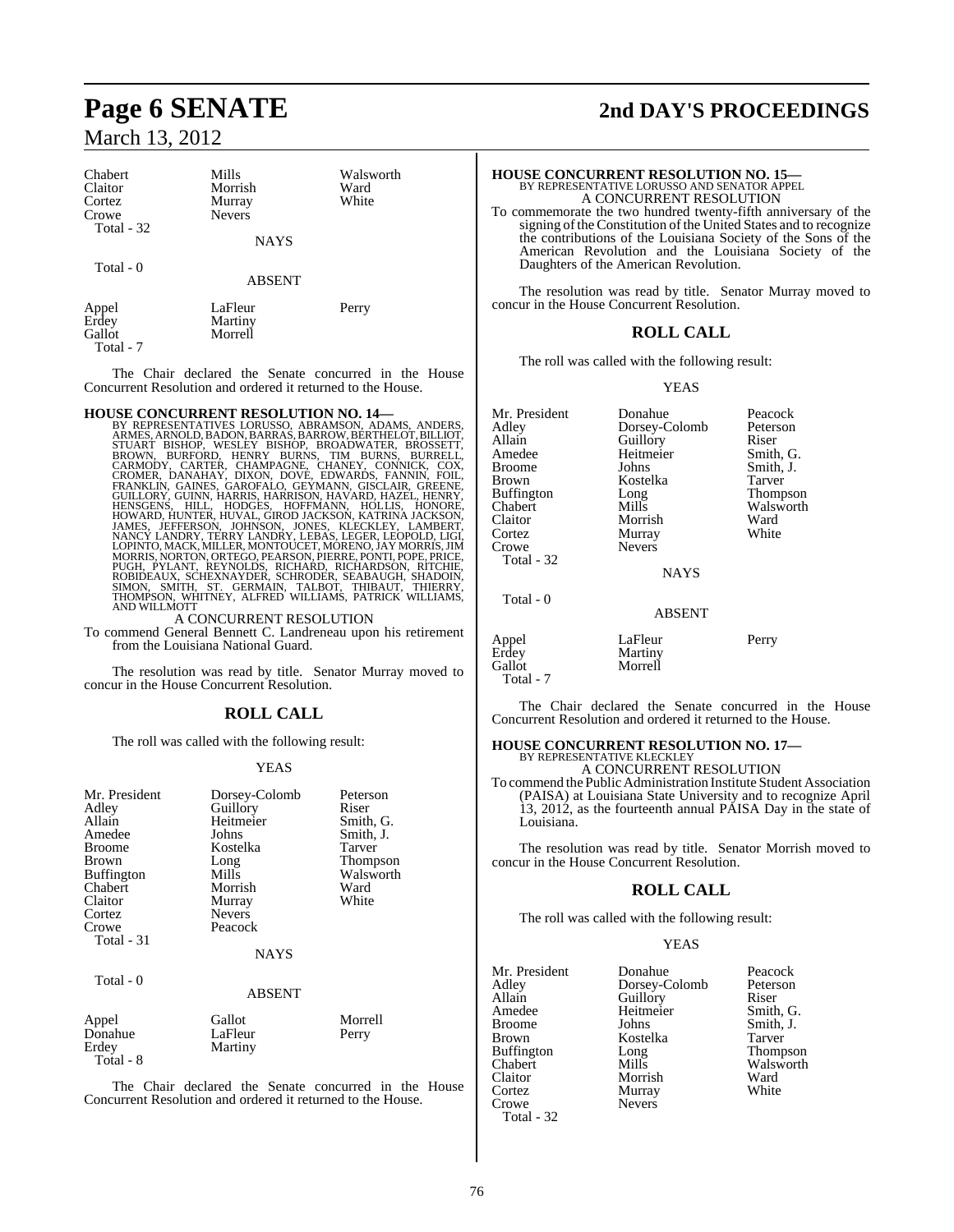## **2nd DAY'S PROCEEDINGS Page 7 SENATE**

### NAYS

| Total - 0                             | <b>ABSENT</b>                 |       |
|---------------------------------------|-------------------------------|-------|
| Appel<br>Erdey<br>Gallot<br>Total - 7 | LaFleur<br>Martiny<br>Morrell | Perry |

The Chair declared the Senate concurred in the House Concurrent Resolution and ordered it returned to the House.

### **HOUSE CONCURRENT RESOLUTION NO. 18—**

BY REPRESENTATIVES HARRIS AND DIXON A CONCURRENT RESOLUTION

To expresssincere and heartfelt condolences upon the death of David

V. Stock of Alexandria.

The resolution was read by title. Senator Long moved to concur in the House Concurrent Resolution.

### **ROLL CALL**

The roll was called with the following result:

### YEAS

| Mr. President<br>Adley<br>Allain<br>Amedee          | Donahue<br>Dorsey-Colomb<br>Guillory<br>Heitmeier | Peacock<br>Peterson<br>Riser<br>Smith, G. |
|-----------------------------------------------------|---------------------------------------------------|-------------------------------------------|
| <b>Broome</b><br>Brown<br><b>Buffington</b>         | Johns<br>Kostelka<br>Long                         | Smith, J.<br>Tarver<br>Thompson           |
| Chabert<br>Claitor<br>Cortez<br>Crowe<br>Total - 32 | Mills<br>Morrish<br>Murray<br><b>Nevers</b>       | Walsworth<br>Ward<br>White                |
| Total - 0                                           | <b>NAYS</b>                                       |                                           |
|                                                     | <b>ABSENT</b>                                     |                                           |
| Appel<br>Erdey<br>Gallot<br>Total - 7               | LaFleur<br>Martiny<br>Morrell                     | Perry                                     |

The Chair declared the Senate concurred in the House Concurrent Resolution and ordered it returned to the House.

#### **HOUSE CONCURRENT RESOLUTION NO. 19—** BY REPRESENTATIVE HARRIS A CONCURRENT RESOLUTION

To express sincere and heartfelt condolences upon the death of Terry Alan Mathews of Boyce.

The resolution was read by title. Senator Long moved to concur in the House Concurrent Resolution.

### **ROLL CALL**

The roll was called with the following result:

### YEAS

| Mr. President | Donahue       | Peacock   |
|---------------|---------------|-----------|
| Adley         | Dorsey-Colomb | Peterson  |
| Allain        | Guillory      | Riser     |
| Amedee        | Heitmeier     | Smith, G. |
| <b>Broome</b> | Johns         | Smith, J. |
| <b>Brown</b>  | Kostelka      | Tarver    |

# March 13, 2012

| <b>Buffington</b><br>Chabert<br>Claitor<br>Cortez<br>Crowe | Long<br>Mills<br>Morrish<br>Murray<br><b>Nevers</b> | <b>Thompson</b><br>Walsworth<br>Ward<br>White |
|------------------------------------------------------------|-----------------------------------------------------|-----------------------------------------------|
| Total - 32                                                 | <b>NAYS</b>                                         |                                               |
| Total - 0                                                  | <b>ABSENT</b>                                       |                                               |
| Appel<br>Erdey<br>Gallot<br>Total - 7                      | LaFleur<br>Martiny<br>Morrell                       | Perry                                         |

The Chair declared the Senate concurred in the House Concurrent Resolution and ordered it returned to the House.

#### **HOUSE CONCURRENT RESOLUTION NO. 20—** BY REPRESENTATIVE PUGH

### A CONCURRENT RESOLUTION

To recognize Tuesday, April 10, 2012, as Ponchatoula Strawberry Festival Day.

The resolution was read by title. Senator Nevers moved to concur in the House Concurrent Resolution.

### **ROLL CALL**

The roll was called with the following result:

### YEAS

| Mr. President<br>Adley<br>Allain<br>Amedee<br><b>Broome</b><br><b>Brown</b><br><b>Buffington</b><br>Chabert<br>Claitor<br>Cortez<br>Crowe<br>Total - 32 | Donahue<br>Dorsey-Colomb<br>Guillory<br>Heitmeier<br>Johns<br>Kostelka<br>Long<br>Mills<br>Morrish<br>Murray<br><b>Nevers</b><br><b>NAYS</b> | Peacock<br>Peterson<br>Riser<br>Smith, G<br>Smith, J.<br>Tarver<br><b>Thomps</b><br>Walswor<br>Ward<br>White |
|---------------------------------------------------------------------------------------------------------------------------------------------------------|----------------------------------------------------------------------------------------------------------------------------------------------|--------------------------------------------------------------------------------------------------------------|
| Total - 0                                                                                                                                               | <b>ABSENT</b>                                                                                                                                |                                                                                                              |
| Appel<br>Erdey<br>Gallot                                                                                                                                | LaFleur<br>Martiny<br>Morrell                                                                                                                | Perry                                                                                                        |

Smith, G. Smith, J. Tarver Thompson Walsworth<br>Ward White

The Chair declared the Senate concurred in the House Concurrent Resolution and ordered it returned to the House.

### **HOUSE CONCURRENT RESOLUTION NO. 21—** BY REPRESENTATIVE PUGH

A CONCURRENT RESOLUTION

To recognize Wednesday, May 9, 2012, as Elmer's Candy Day in the state of Louisiana.

The resolution was read by title. Senator Nevers moved to concur in the House Concurrent Resolution.

### **ROLL CALL**

The roll was called with the following result: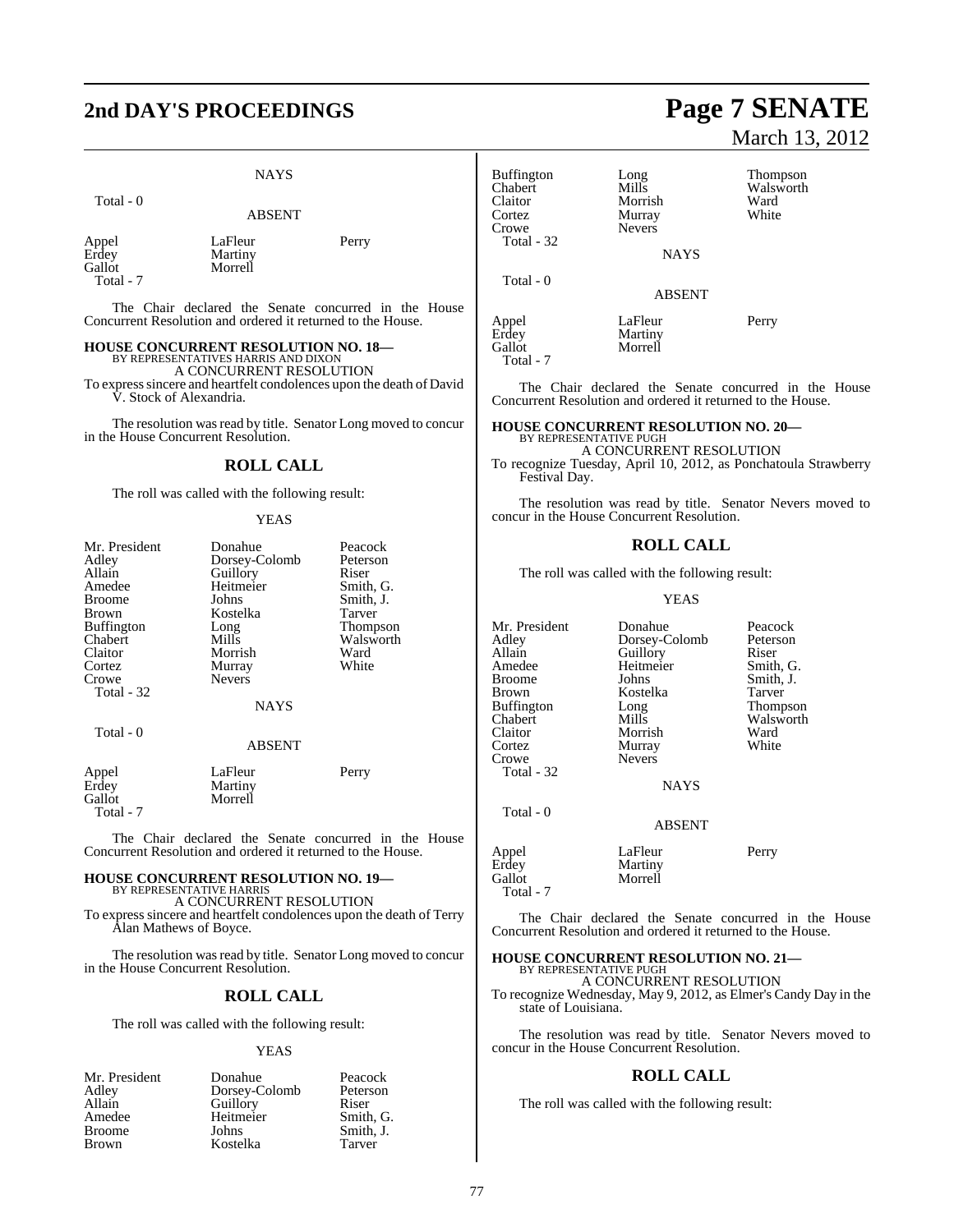### YEAS

| Mr. President<br>Adley<br>Allain<br>Amedee<br><b>Broome</b><br><b>Brown</b><br><b>Buffington</b> | Dorsey-Colomb<br>Guillory<br>Heitmeier<br>Johns<br>Kostelka<br>Long<br>Mills | Peterson<br>Riser<br>Smith, G.<br>Smith, J.<br>Tarver<br>Thompson<br>Walsworth |
|--------------------------------------------------------------------------------------------------|------------------------------------------------------------------------------|--------------------------------------------------------------------------------|
|                                                                                                  |                                                                              |                                                                                |
|                                                                                                  |                                                                              |                                                                                |
| Chabert                                                                                          | Morrish                                                                      | Ward                                                                           |
| Claitor                                                                                          | Murray                                                                       | White                                                                          |
| Cortez                                                                                           | <b>Nevers</b>                                                                |                                                                                |
| Crowe                                                                                            | Peacock                                                                      |                                                                                |
| Total - 31                                                                                       |                                                                              |                                                                                |
|                                                                                                  | <b>NAYS</b>                                                                  |                                                                                |
| Total - 0                                                                                        |                                                                              |                                                                                |
|                                                                                                  | <b>ABSENT</b>                                                                |                                                                                |
| Appel                                                                                            | Gallot                                                                       | Morrell                                                                        |
| Donahue                                                                                          | LaFleur                                                                      | Perry                                                                          |
| Erdey                                                                                            | Martiny                                                                      |                                                                                |

Total - 8

The Chair declared the Senate concurred in the House Concurrent Resolution and ordered it returned to the House.

### **HOUSE CONCURRENT RESOLUTION NO. 22—**

BY REPRESENTATIVES CARTER, BARROW, BERTHELOT, EDWARDS,<br>FOIL, GREENE, HAVARD, HODGES, HONORE, JAMES, LAMBERT,<br>MACK, PONTI, POPE, PRICE, RICHARDSON, SCHEXNAYDER, SMITH,<br>ST. GERMAIN, THIBAUT, AND ALFRED AND RISER

A CONCURRENT RESOLUTION

To expresssincere and heartfelt condolences upon the death of Victor Bussie, former longtime president of the Louisiana AFL-CIO.

The resolution was read by title. Senator Nevers moved to concur in the House Concurrent Resolution.

### **ROLL CALL**

The roll was called with the following result:

#### YEAS

| Gallot<br>Morrell<br>Appel<br>Donahue<br>LaFleur<br>Perry | Mr. President<br>Adley<br>Allain<br>Amedee<br>Broome<br>Brown<br><b>Buffington</b><br>Chabert<br>Claitor<br>Cortez<br>Crowe<br>Total - 31<br>Total - 0 | Dorsey-Colomb<br>Guillory<br>Heitmeier<br>Johns<br>Kostelka<br>Long<br>Mills<br>Morrish<br>Murray<br><b>Nevers</b><br>Peacock<br>NAYS<br>ABSENT | Peterson<br>Riser<br>Smith, G.<br>Smith, J.<br>Tarver<br>Thompson<br>Walsworth<br>Ward<br>White |
|-----------------------------------------------------------|--------------------------------------------------------------------------------------------------------------------------------------------------------|-------------------------------------------------------------------------------------------------------------------------------------------------|-------------------------------------------------------------------------------------------------|
| Erdey<br>Martiny<br>Total - 8                             |                                                                                                                                                        |                                                                                                                                                 |                                                                                                 |

The Chair declared the Senate concurred in the House Concurrent Resolution and ordered it returned to the House.

### **Page 8 SENATE 2nd DAY'S PROCEEDINGS**

### **HOUSE CONCURRENT RESOLUTION NO. 24—** BY REPRESENTATIVE HARRIS

A CONCURRENT RESOLUTION

To commend Roscoe Bolton of Alexandria upon the momentous occasion of his ninety-ninth birthday.

The resolution was read by title. Senator Long moved to concur in the House Concurrent Resolution.

### **ROLL CALL**

The roll was called with the following result:

#### YEAS

| Mr. President | Dorsey-Colomb | Peterson  |
|---------------|---------------|-----------|
|               |               |           |
| Adley         | Guillory      | Riser     |
| Allain        | Heitmeier     | Smith, G. |
| Amedee        | Johns         | Smith, J. |
| Broome        | Kostelka      | Tarver    |
| Brown         | Long          | Thompson  |
| Buffington    | Mills         | Walsworth |
| Chabert       | Morrish       | Ward      |
| Claitor       | Murray        | White     |
| Cortez        | <b>Nevers</b> |           |
| Crowe         | Peacock       |           |
| Total - 31    |               |           |
|               | <b>NAYS</b>   |           |
|               |               |           |

| <b>Peterson</b> |
|-----------------|
| Riser           |
| Smith, G.       |
| Smith, J.       |
| Tarver          |
| Thompson        |
| Walsworth       |
| Ward            |
| White           |
|                 |

### ABSENT

Appel Gallot Morrell Donahue LaFleur Perry Erdey Martiny Total - 8

Total - 0

The Chair declared the Senate concurred in the House Concurrent Resolution and ordered it returned to the House.

### **HOUSE CONCURRENT RESOLUTION NO. 25—**

BY REPRESENTATIVE HARRIS A CONCURRENT RESOLUTION To express sincere and heartfelt condolences upon the death of

Lesley "Les" E. Golmon of Alexandria.

The resolution was read by title. Senator Long moved to concur in the House Concurrent Resolution.

### **ROLL CALL**

The roll was called with the following result:

### YEAS

Mr. President Donahue Peacock<br>Adley Dorsey-Colomb Peterson Adley Dorsey-Colomb Peters<br>Allain Guillory Riser Allain Guillory Riser<br>
Amedee Heitmeier Smith, G. Broome Brown Kostelka Tarver<br>Buffington Long Thompson Buffington Long<br>Chabert Mills Chabert Mills Walsworth<br>Claitor Morrish Ward Claitor Morrish Ward Cortez Murray<br>Crowe Nevers Total - 32

Heitmeier Smith, G.<br>Johns Smith, J. Nevers

**NAYS**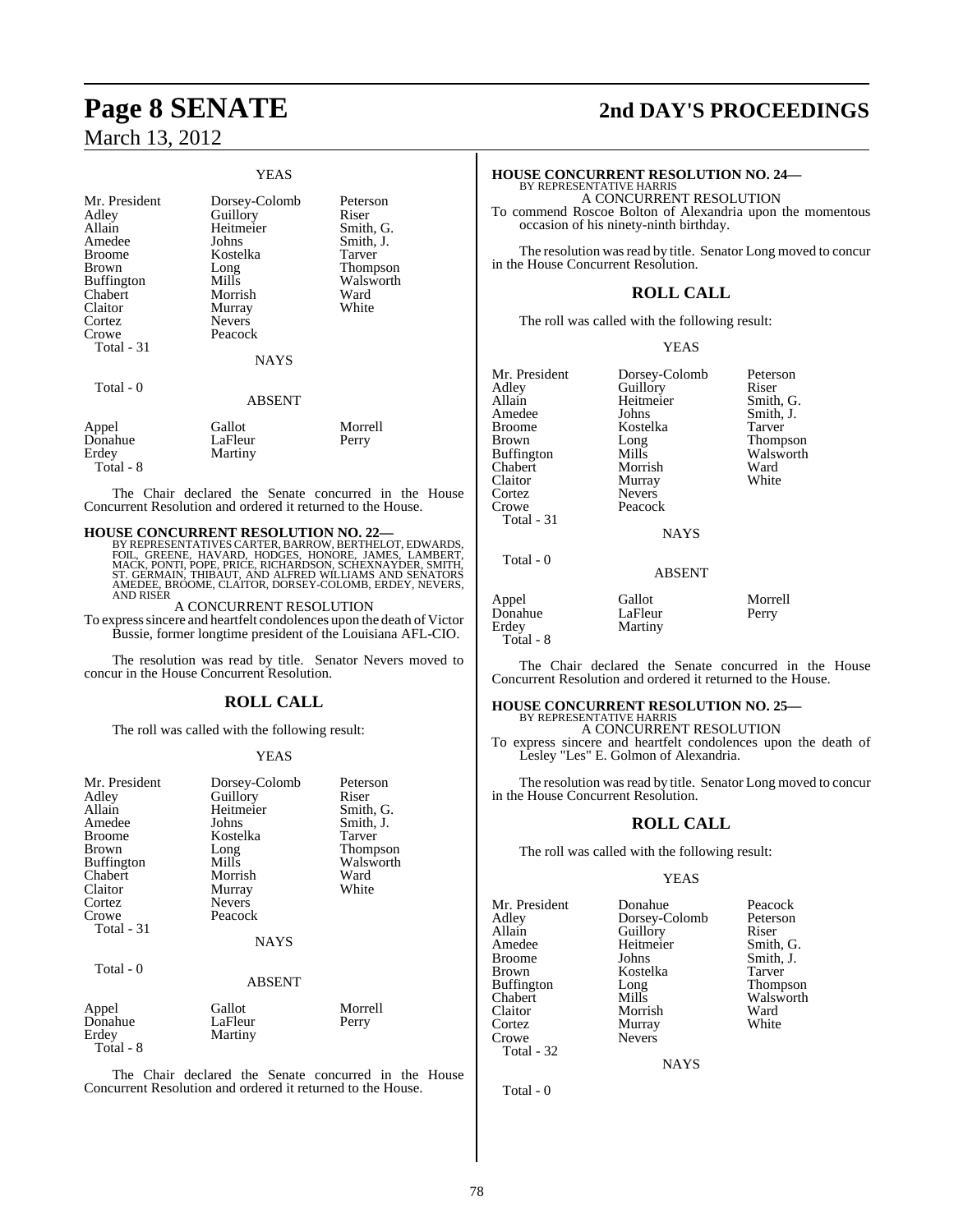### **2nd DAY'S PROCEEDINGS Page 9 SENATE**

### ABSENT

| Appel  |  |
|--------|--|
| Erdey  |  |
| Gallot |  |
| Total  |  |

LaFleur Perry Martiny Morrell

Total - 7

Total - 7

The Chair declared the Senate concurred in the House Concurrent Resolution and ordered it returned to the House.

### **HOUSE CONCURRENT RESOLUTION NO. 26—**

BY REPRESENTATIVE HOFFMANN A CONCURRENT RESOLUTION

To express sincere and heartfelt condolences upon the death of John Clifton McDonald, M.D., chancellor emeritus of the Louisiana State University Health Sciences Center at Shreveport and dean emeritus of the School of Medicine in Shreveport.

The resolution was read by title. Senator Buffington moved to concur in the House Concurrent Resolution.

### **ROLL CALL**

The roll was called with the following result:

### YEAS

| Mr. President     | Donahue       | Peacock   |
|-------------------|---------------|-----------|
| Adley             | Dorsey-Colomb | Peterson  |
| Allain            | Guillory      | Riser     |
| Amedee            | Heitmeier     | Smith, G. |
| <b>Broome</b>     | Johns         | Smith, J. |
| Brown             | Kostelka      | Tarver    |
| <b>Buffington</b> | Long          | Thompson  |
| Chabert           | Mills         | Walsworth |
| Claitor           | Morrish       | Ward      |
| Cortez            | Murray        | White     |
| Crowe             | <b>Nevers</b> |           |
| Total - 32        |               |           |
|                   | NAYS          |           |
| Total - 0         |               |           |
|                   | <b>ABSENT</b> |           |
| Appel             | LaFleur       | Perry     |
| Erdey             | Martiny       |           |
| Gallot            | Morrell       |           |

The Chair declared the Senate concurred in the House Concurrent Resolution and ordered it returned to the House.

### **HOUSE CONCURRENT RESOLUTION NO. 27—** BY REPRESENTATIVE CHANEY

A CONCURRENT RESOLUTION

To commend and congratulate Cliff Dodge and his grandson Robert Brown for their efforts in preserving Cajun culture by constructing a hand-made cypress pirogue.

The resolution was read by title. Senator Thompson moved to concur in the House Concurrent Resolution.

### **ROLL CALL**

The roll was called with the following result:

### YEAS

| Mr. President | Dorsey-Colomb | Peterson        |
|---------------|---------------|-----------------|
| Adley         | Guillory      | Riser           |
| Allain        | Heitmeier     | Smith, G.       |
| Amedee        | Johns         | Smith, J.       |
| <b>Broome</b> | Kostelka      | Tarver          |
| <b>Brown</b>  | Long          | <b>Thompson</b> |

## March 13, 2012

| Mills<br>Morrish<br>Murray<br><b>Nevers</b> | Walsworth<br>Ward<br>White |
|---------------------------------------------|----------------------------|
| Peacock                                     |                            |
|                                             |                            |
| <b>NAYS</b>                                 |                            |
|                                             |                            |
| <b>ABSENT</b>                               |                            |
| Gallot<br>LaFleur<br>Martiny                | Morrell<br>Perry           |
|                                             |                            |

Total - 8

The Chair declared the Senate concurred in the House Concurrent Resolution and ordered it returned to the House.

### **HOUSE CONCURRENT RESOLUTION NO. 28—**

BY REPRESENTATIVE STUART BISHOP A CONCURRENT RESOLUTION To commend the Ragin' Cajuns of the University of Louisiana at Lafayette upon winning the 2011 New Orleans Bowl.

The resolution was read by title. Senator Cortez moved to concur in the House Concurrent Resolution.

### **ROLL CALL**

The roll was called with the following result:

#### YEAS

| Mr. President<br>Adley<br>Allain<br>Amedee<br>Broome<br>Brown<br><b>Buffington</b><br>Chabert<br>Claitor<br>Cortez<br>Crowe<br>Total - 32<br>Total - 0 | Donahue<br>Dorsey-Colomb<br>Guillory<br>Heitmeier<br>Johns<br>Kostelka<br>Long<br>Mills<br>Morrish<br>Murray<br><b>Nevers</b><br><b>NAYS</b> | Peacock<br>Peterson<br>Riser<br>Smith, G.<br>Smith, J.<br>Tarver<br>Thompson<br>Walsworth<br>Ward<br>White |
|--------------------------------------------------------------------------------------------------------------------------------------------------------|----------------------------------------------------------------------------------------------------------------------------------------------|------------------------------------------------------------------------------------------------------------|
|                                                                                                                                                        | <b>ABSENT</b>                                                                                                                                |                                                                                                            |
| Appel<br>Erdey<br>Gallot<br>Total - 7                                                                                                                  | LaFleur<br>Martiny<br>Morrell                                                                                                                | Perry                                                                                                      |

The Chair declared the Senate concurred in the House Concurrent Resolution and ordered it returned to the House.

### **HOUSE CONCURRENT RESOLUTION NO. 32—** BY REPRESENTATIVE LEGER

A CONCURRENT RESOLUTION

To commend William Joyce, Brandon Oldenburg, and Moonbot Studios in Shreveport upon winning the Oscar for Best Animated Short Film for The Fantastic Flying Books of Mr. Morris Lessmore at the Eighty-Fourth Annual Academy Awards.

The resolution was read by title. Senator Buffington moved to concur in the House Concurrent Resolution.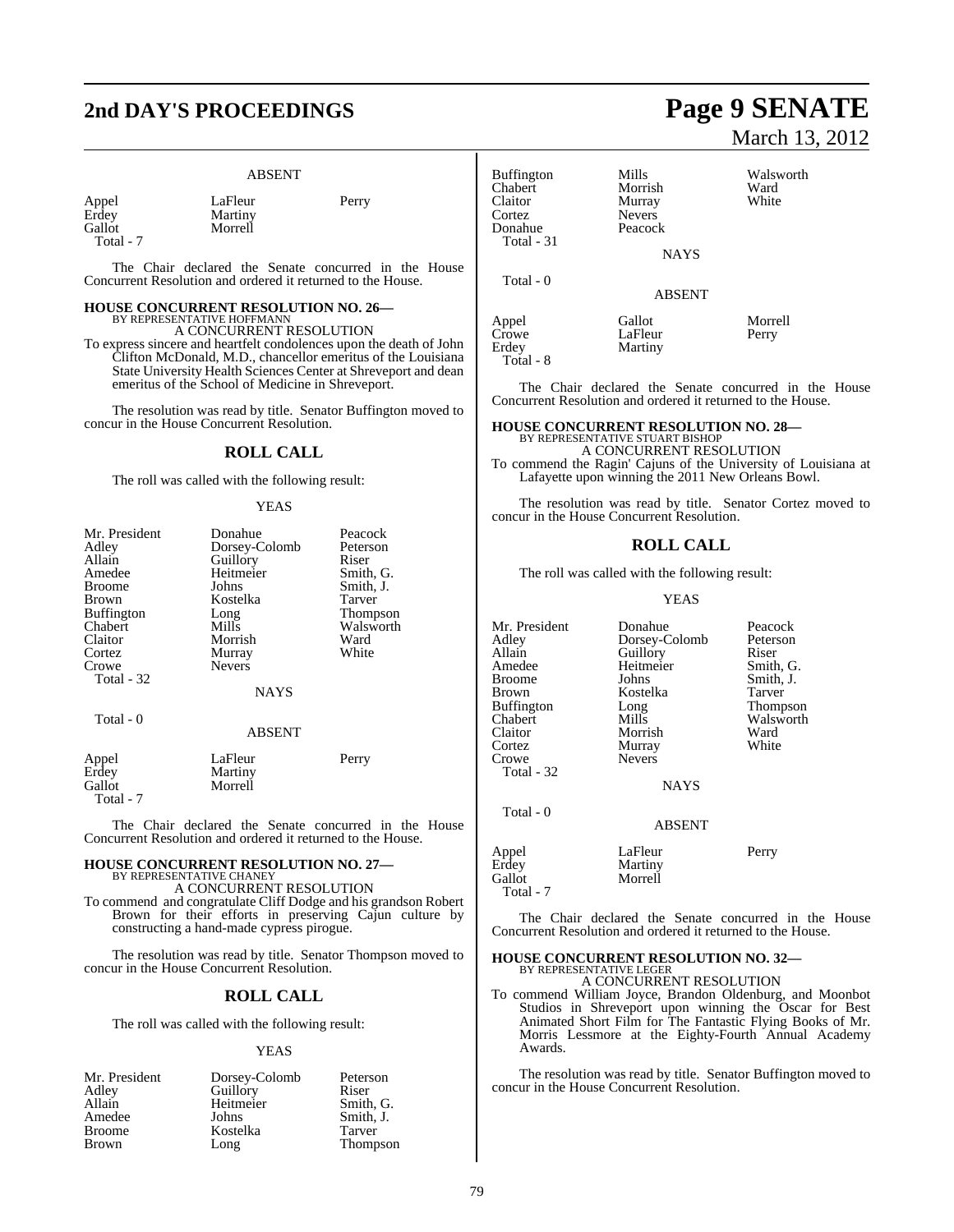### **Page 10 SENATE 2nd DAY'S PROCEEDINGS** March 13, 2012

### **ROLL CALL**

The roll was called with the following result:

#### YEAS

| Mr. President<br>Adley<br>Allain<br>Amedee<br><b>Broome</b><br><b>Brown</b><br><b>Buffington</b><br>Chabert<br>Claitor<br>Cortez<br>Crowe<br>Total - 32<br>Total - 0 | Donahue<br>Dorsey-Colomb<br>Guillory<br>Heitmeier<br>Johns<br>Kostelka<br>Long<br>Mills<br>Morrish<br>Murray<br><b>Nevers</b><br><b>NAYS</b><br><b>ABSENT</b> | Peacock<br>Peterson<br>Riser<br>Smith, G.<br>Smith, J.<br>Tarver<br>Thompson<br>Walsworth<br>Ward<br>White |
|----------------------------------------------------------------------------------------------------------------------------------------------------------------------|---------------------------------------------------------------------------------------------------------------------------------------------------------------|------------------------------------------------------------------------------------------------------------|
| Appel<br>Erdey<br>Gallot                                                                                                                                             | LaFleur<br>Martiny<br>Morrell                                                                                                                                 | Perry                                                                                                      |

The Chair declared the Senate concurred in the House Concurrent Resolution and ordered it returned to the House.

### **HOUSE CONCURRENT RESOLUTION NO. 33—**

Total - 7

BY REPRESENTATIVE KLECKLEY A CONCURRENT RESOLUTION

To commend the Louisiana State University Tigers football team upon the memorable and historic 2011 season.

The resolution was read by title. Senator Broome moved to concur in the House Concurrent Resolution.

### **ROLL CALL**

The roll was called with the following result:

### YEAS

| Mr. President<br>Adley<br>Allain<br>Amedee<br>Broome<br>Brown<br><b>Buffington</b><br>Chabert<br>Claitor<br>Cortez<br>Crowe<br>Total - 32<br>Total - 0 | Donahue<br>Dorsey-Colomb<br>Guillory<br>Heitmeier<br>Johns<br>Kostelka<br>Long<br>Mills<br>Morrish<br>Murray<br><b>Nevers</b><br><b>NAYS</b><br><b>ABSENT</b> | Peacock<br>Peterson<br>Riser<br>Smith, G.<br>Smith, J.<br>Tarver<br><b>Thompson</b><br>Walsworth<br>Ward<br>White |
|--------------------------------------------------------------------------------------------------------------------------------------------------------|---------------------------------------------------------------------------------------------------------------------------------------------------------------|-------------------------------------------------------------------------------------------------------------------|
|                                                                                                                                                        |                                                                                                                                                               |                                                                                                                   |
| Appel<br>Erdey<br>Gallot<br>Total - 7                                                                                                                  | LaFleur<br>Martiny<br>Morrell                                                                                                                                 | Perry                                                                                                             |

The Chair declared the Senate concurred in the House Concurrent Resolution and ordered it returned to the House.

### **HOUSE CONCURRENT RESOLUTION NO. 34—** BY REPRESENTATIVE COX

A CONCURRENT RESOLUTION To commend posthumously the life of Lutrill Amos Payne, Sr.

The resolution was read by title. Senator Long moved to concur in the House Concurrent Resolution.

### **ROLL CALL**

The roll was called with the following result:

YEAS

Mr. President Donahue Peacock<br>Adley Dorsey-Colomb Peterson Adley Dorsey-Colomb Peters<br>Allain Guillory Riser Allain Guillory<br>Amedee Heitmeier Amedee Heitmeier Smith, G.<br>Broome Johns Smith, J. Broome Johns Smith, J.<br>Brown Kostelka Tarver Buffington Chabert Mills Walsworth<br>Claitor Morrish Ward Claitor Morrish Ward Cortez Murray<br>Crowe Nevers Nevers Total - 32

Kostelka Tarver<br>Long Thompson

### **NAYS**

ABSENT

Appel LaFleur Perry<br>Erdey Martiny Erdey Martiny<br>Gallot Morrell Morrell Total - 7

Total - 0

The Chair declared the Senate concurred in the House Concurrent Resolution and ordered it returned to the House.

### **HOUSE CONCURRENT RESOLUTION NO. 35—** BY REPRESENTATIVE COX

A CONCURRENT RESOLUTION

To express sincere and heartfelt condolences upon the death of the Reverend Dr. Joseph David Dupree, Jr.

The resolution was read by title. Senator Long moved to concur in the House Concurrent Resolution.

### **ROLL CALL**

The roll was called with the following result:

### YEAS

Mr. President Donahue Peacock<br>Adley Dorsey-Colomb Peterson Adley Dorsey-Colomb Peters<br>Allain Guillory Riser Allain Guillory Riser<br>
Amedee Heitmeier Smith, G. Amedee Heitmeier<br>Broome Johns Broome Johns Smith, J.<br>Brown Kostelka Tarver Kostelka Buffington Long Thompson<br>Chabert Mills Walsworth Chabert Mills Walsworth<br>Claitor Morrish Ward Claitor Morrish Ward Cortez Murray<br>Crowe Nevers **Nevers** Total - 32

**NAYS**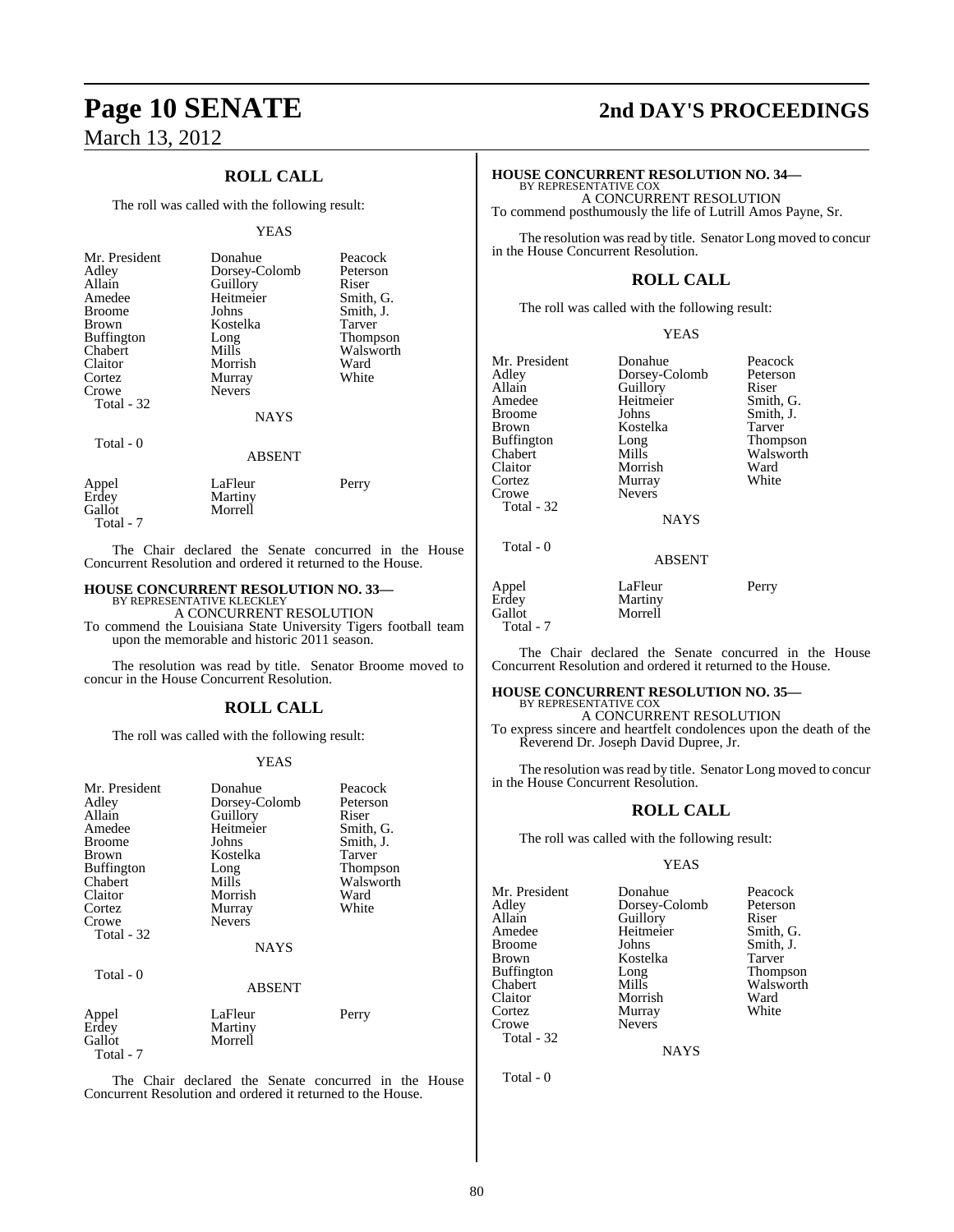### **2nd DAY'S PROCEEDINGS Page 11 SENATE**

### ABSENT

LaFleur Perry

| Appel   |  |  |
|---------|--|--|
| Erdey   |  |  |
| Gallot  |  |  |
| $T - 1$ |  |  |

Martiny Morrell

Total - 7

Total - 7

The Chair declared the Senate concurred in the House Concurrent Resolution and ordered it returned to the House.

### **HOUSE CONCURRENT RESOLUTION NO. 36—**

BY REPRESENTATIVES DIXON, HARRIS, AND HAZEL AND SENATORS GALLOT, KOSTELKA, LONG, AND RISER A CONCURRENT RESOLUTION

To express sincere and heartfelt condolences upon the death of former state representative Israel B. Curtis of Alexandria.

The resolution was read by title. Senator Long moved to concur in the House Concurrent Resolution.

### **ROLL CALL**

The roll was called with the following result:

### YEAS

| Mr. President     | Donahue       | Peacock   |
|-------------------|---------------|-----------|
| Adley             | Dorsey-Colomb | Peterson  |
| Allain            | Guillory      | Riser     |
| Amedee            | Heitmeier     | Smith, G. |
| <b>Broome</b>     | Johns         | Smith, J. |
| <b>Brown</b>      | Kostelka      | Tarver    |
| <b>Buffington</b> | Long          | Thompson  |
| Chabert           | Mills         | Walsworth |
| Claitor           | Morrish       | Ward      |
| Cortez            | Murray        | White     |
| Crowe             | <b>Nevers</b> |           |
| Total - 32        |               |           |
|                   | <b>NAYS</b>   |           |
| Total - 0         |               |           |
|                   | <b>ABSENT</b> |           |
| Appel             | LaFleur       | Perry     |
| Erdey             | Martiny       |           |
| Gallot            | Morrell       |           |

The Chair declared the Senate concurred in the House Concurrent Resolution and ordered it returned to the House.

### **HOUSE CONCURRENT RESOLUTION NO. 37—** BY REPRESENTATIVE CARMODY

A CONCURRENT RESOLUTION

To commend the members of Better than Ezra for their musical accomplishments and their contributions to the state of Louisiana.

The resolution was read by title. Senator Peacock moved to concur in the House Concurrent Resolution.

### **ROLL CALL**

The roll was called with the following result:

#### YEAS

| Mr. President     | Donahue       | Peacock         |
|-------------------|---------------|-----------------|
| Adley             | Dorsey-Colomb | Peterson        |
| Allain            | Guillory      | Riser           |
| Amedee            | Heitmeier     | Smith, G.       |
| <b>Broome</b>     | Johns         | Smith, J.       |
| <b>Brown</b>      | Kostelka      | Tarver          |
| <b>Buffington</b> | Long          | <b>Thompson</b> |
| Chabert           | Mills         | Walsworth       |

## March 13, 2012

| Claitor<br>Cortez<br>Crowe | Morrish<br>Murray<br><b>Nevers</b> | Ward<br>White |  |
|----------------------------|------------------------------------|---------------|--|
| Total - 32                 | <b>NAYS</b>                        |               |  |
| Total - 0                  | <b>ABSENT</b>                      |               |  |
| Appel<br>Erdey<br>Gallot   | LaFleur<br>Martiny<br>Morrell      | Perry         |  |

Gallot Total - 7

The Chair declared the Senate concurred in the House Concurrent Resolution and ordered it returned to the House.

### **HOUSE CONCURRENT RESOLUTION NO. 38—** BY REPRESENTATIVE CARMODY

A CONCURRENT RESOLUTION

To express sincere and heartfelt condolences upon the death of Norman Victor Kinsey of Shreveport.

The resolution was read by title. Senator Peacock moved to concur in the House Concurrent Resolution.

### **ROLL CALL**

The roll was called with the following result:

#### YEAS

| Mr. President     | Donahue       | Peacock   |
|-------------------|---------------|-----------|
| Adley             | Dorsey-Colomb | Peterson  |
| Allain            | Guillory      | Riser     |
| Amedee            | Heitmeier     | Smith, G. |
| <b>Broome</b>     | Johns         | Smith, J. |
| <b>Brown</b>      | Kostelka      | Tarver    |
| <b>Buffington</b> | Long          | Thompson  |
| Chabert           | Mills         | Walsworth |
| Claitor           | Morrish       | Ward      |
| Cortez            | Murray        | White     |
| Crowe             | <b>Nevers</b> |           |
| Total - 32        |               |           |
|                   | <b>NAYS</b>   |           |
|                   |               |           |

Total - 0

ABSENT

| Appel     | LaFleur | Perry |
|-----------|---------|-------|
| Erdey     | Martiny |       |
| Gallot    | Morrell |       |
| Total - 7 |         |       |

The Chair declared the Senate concurred in the House Concurrent Resolution and ordered it returned to the House.

#### **HOUSE CONCURRENT RESOLUTION NO. 39—**

BY REPRESENTATIVES SMITH, BADON, BARROW, WESLEY BISHOP, BROSSETT, BURRELL, COX, DIXON, FRANKLIN, GAINES, HONORE, HUNTER, GROD JACKSON, KATRINA JACKSON, JAMES, JEFFERSON, TERRY LANDRY, NORTON, PIERRE, PRICE, THIERRY, ALFRED

To commend the Iota Theta Chapter of the Delta Sigma Theta Sorority, Incorporated, upon the celebration of its fortieth anniversary and to recognize Saturday, March 31, 2012, as Delta Sigma Theta Day.

The resolution was read by title. Senator Broome moved to concur in the House Concurrent Resolution.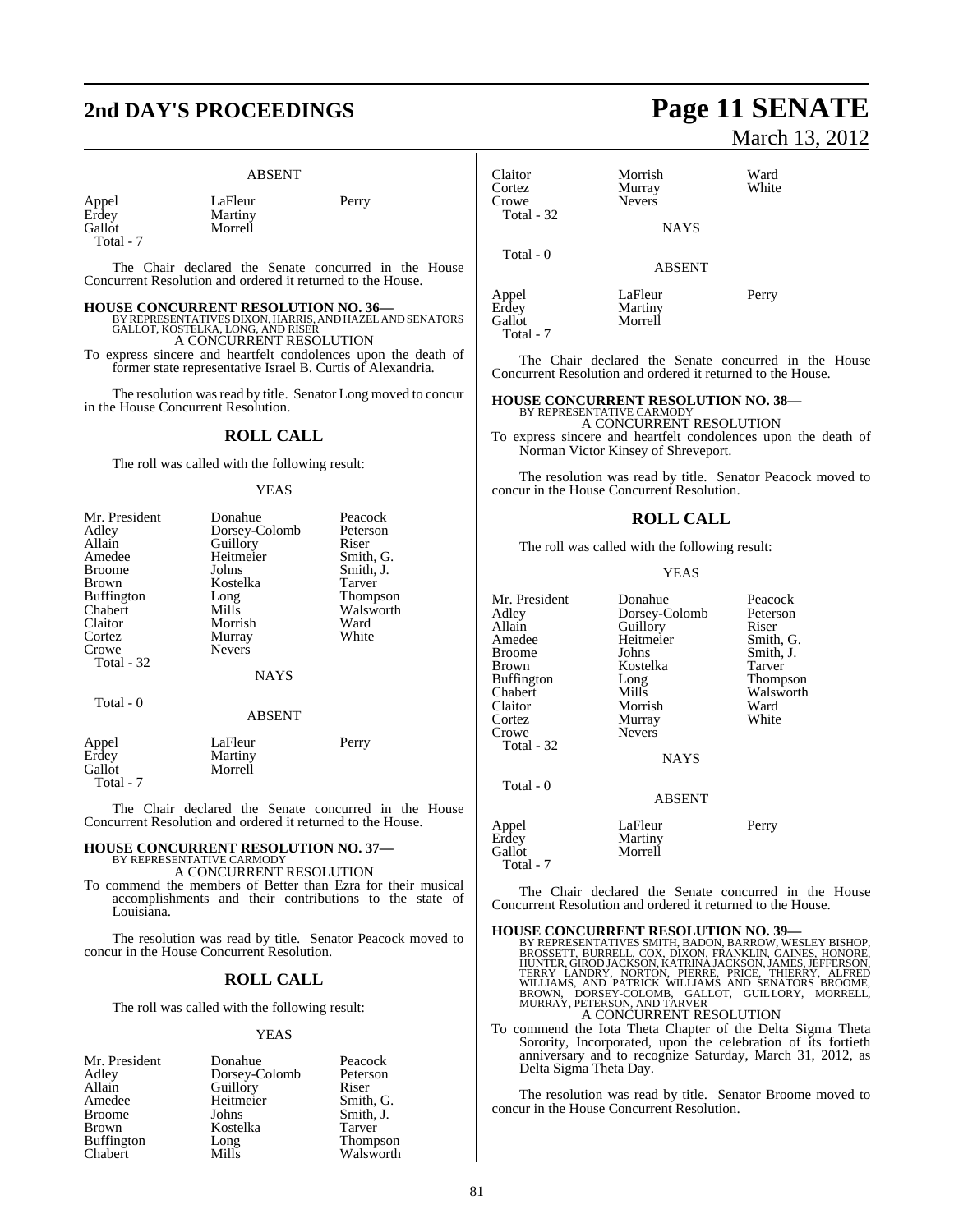### **ROLL CALL**

The roll was called with the following result:

#### YEAS

| Mr. President<br>Adley<br>Allain<br>Amedee<br><b>Broome</b><br>Brown<br><b>Buffington</b><br>Chabert<br>Claitor<br>Cortez<br>Crowe<br>Total - 32<br>Total - 0 | Donahue<br>Dorsey-Colomb<br>Guillory<br>Heitmeier<br>Johns<br>Kostelka<br>Long<br>Mills<br>Morrish<br>Murray<br><b>Nevers</b><br><b>NAYS</b><br><b>ABSENT</b> | Peacock<br>Peterson<br>Riser<br>Smith, G.<br>Smith, J.<br>Tarver<br>Thompson<br>Walsworth<br>Ward<br>White |
|---------------------------------------------------------------------------------------------------------------------------------------------------------------|---------------------------------------------------------------------------------------------------------------------------------------------------------------|------------------------------------------------------------------------------------------------------------|
| Appel<br>Erdey<br>Gallot                                                                                                                                      | LaFleur<br>Martiny<br>Morrell                                                                                                                                 | Perry                                                                                                      |

The Chair declared the Senate concurred in the House Concurrent Resolution and ordered it returned to the House.

### **HOUSE CONCURRENT RESOLUTION NO. 40—**

Total - 7

BY REPRESENTATIVES CARTER, BARROW, BERTHELOT, EDWARDS,<br>FOIL, GREENE, HAVARD, HODGES, HONORE, JAMES, LAMBERT,<br>MACK, PONTI, POPE, PRICE, RICHARDSON, SCHEXNAYDER, SMITH,<br>ST. GERMAIN, THIBAUT, AND ALFRED WILLIAMS AND SENATORS<br>

A CONCURRENT RESOLUTION

To expressthe sincere and heartfelt condolences of the Legislature of Louisiana upon the death of John W. Barton, Sr.

The resolution was read by title. Senator Claitor moved to concur in the House Concurrent Resolution.

### **ROLL CALL**

The roll was called with the following result:

#### YEAS

| Mr. President<br>Adley<br>Allain<br>Amedee<br><b>Broome</b><br>Brown<br><b>Buffington</b><br>Chabert<br>Claitor<br>Cortez<br>Crowe<br>Total - 32 | Donahue<br>Dorsey-Colomb<br>Guillory<br>Heitmeier<br>Johns<br>Kostelka<br>Long<br>Mills<br>Morrish<br>Murray<br><b>Nevers</b><br><b>NAYS</b> | Peacock<br>Peterson<br>Riser<br>Smith, G.<br>Smith, J.<br>Tarver<br>Thompson<br>Walsworth<br>Ward<br>White |
|--------------------------------------------------------------------------------------------------------------------------------------------------|----------------------------------------------------------------------------------------------------------------------------------------------|------------------------------------------------------------------------------------------------------------|
| Total - 0                                                                                                                                        | <b>ABSENT</b>                                                                                                                                |                                                                                                            |
| Appel                                                                                                                                            | LaFleur                                                                                                                                      | Perry                                                                                                      |

Morrell

Erdey Martiny<br>
Gallot Morrell

Total - 7

The Chair declared the Senate concurred in the House Concurrent Resolution and ordered it returned to the House.

### **Page 12 SENATE 2nd DAY'S PROCEEDINGS**

### **Reports of Committees**

The following reports of committees were received and read:

### **REPORT OF COMMITTEE ON**

### **JUDICIARY B**

Senator Jean-Paul "JP" Morrell, Chairman on behalf of the Committee on Judiciary B, submitted the following report:

#### March 13, 2012

To the President and Members of the Senate:

I am directed by your Committee on Judiciary B to submit the following report:

### **SENATE BILL NO. 94—** BY SENATOR MORRELL

AN ACT To repeal R.S. 15:823, relative to corrections services; to provide relative to the director of corrections; to repeal reference to the director of corrections; to provide for an effective date; and to provide for related matters.

Reported with amendments.

### **SENATE BILL NO. 96—** BY SENATOR MORRELL



To amend and reenact R.S. 15:1228.6(6) and (7), relative to component systems of the Integrated Criminal Justice Information System (ICJIS) operated by the Department of Public Safety and Corrections; authorizes the name change of certain component systems; and to provide for related matters.

Reported with amendments.

**SENATE BILL NO. 264—** BY SENATOR MORRELL

AN ACT

To amend and reenact R.S. 15:874(5), relative to the inmate compensation fund; provides relative to disbursements from the fund; and to provide for related matters.

Reported favorably.

Respectfully submitted, JEAN-PAUL "JP" MORRELL Chairman

### **REPORT OF COMMITTEE ON**

### **REVENUE AND FISCAL AFFAIRS**

Senator Neil Riser, Chairman on behalf of the Committee on Revenue and Fiscal Affairs, submitted the following report:

March 13, 2012

To the President and Members of the Senate:

I am directed by your Committee on Revenue and Fiscal Affairs to submit the following report:

### **SENATE BILL NO. 384—**

### BY SENATOR RISER

To enact R.S. 49:191(6) and to repeal R.S. 49:191(4)(i), relative to the Department of Revenue, including provisionsto provide for the re-creation of the Department of Revenue and the statutory entities made a part of the department by law; to provide for the effective termination date for all statutory authority for the

AN ACT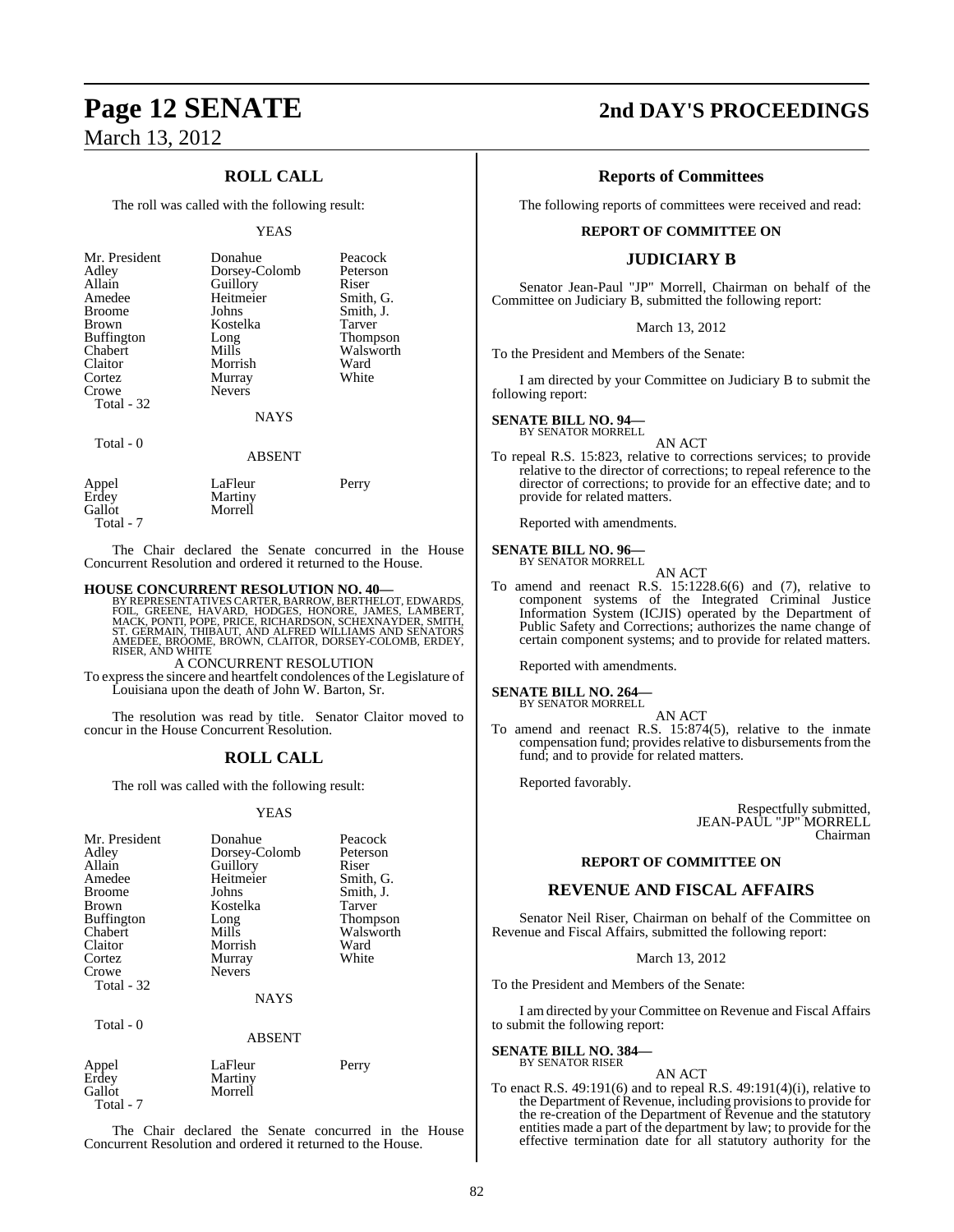## **2nd DAY'S PROCEEDINGS Page 13 SENATE**

existence of such statutory entities; and to provide for related matters.

Reported favorably.

Respectfully submitted, NEIL RISER Chairman

### **Rules Suspended**

Senator Adley asked for and obtained a suspension of the rules to revert to:

### **Introduction of Senate Resolutions**

Senator Adley asked for and obtained a suspension of the rules to read Senate Resolutions a first and second time.

### **SENATE RESOLUTION NO. 12—** BY SENATORS DORSEY-COLOMB AND CLAITOR

A RESOLUTION

To commend Jarrett Lee on his outstanding collegiate football career at Louisiana State University and his remarkable contributions to LSU's victorious season.

On motion of Senator Dorsey-Colomb the resolution was read by title and adopted.

#### **SENATE RESOLUTION NO. 13—** BY SENATOR KOSTELKA

A RESOLUTION

To commend and express sincere gratitude to John W. Sutherlin, PhD, for his expert advice in assisting the Louisiana Senate and Governmental Affairs Committee to prepare an adoptable plan for reapportioning the United States Congressional Districts for the state of Louisiana.

On motion of Senator Dorsey-Colomb the resolution was read by title and adopted.

### **Introduction of Senate Concurrent Resolutions**

Senator Peterson asked for and obtained a suspension of the rules to read Senate Concurrent Resolutions a first and second time.

### **SENATE CONCURRENT RESOLUTION NO. 19—** BY SENATOR PETERSON

A CONCURRENT RESOLUTION

To recognize March 15, 2012 as Text4baby Day at the Louisiana Legislature.

The concurrent resolution was read by title. Senator Peterson moved to adopt the Senate Concurrent Resolution.

### **ROLL CALL**

The roll was called with the following result:

### YEAS

| Mr. President     |
|-------------------|
| Adley             |
| Allain            |
| Amedee            |
| <b>Broome</b>     |
| <b>Buffington</b> |
| Chabert           |
| Cortez            |
| Total - 23        |
|                   |

Dorsey-Colomb Guillory<br>Johns Allain Johns Smith, G. Kostelka Long Mills Morrish Murray

| <b>Nevers</b> |
|---------------|
| Riser         |
| Smith, G.     |
| Smith, J.     |
| Thompson      |
| Ward          |
| White         |
|               |

Total - 0

# March 13, 2012

### ABSENT

Appel Gallot Perry Claitor LaFleur<br>Crowe Martiny Donahue<br>Erdev Total - 16

Heitmeier Petersc<br>LaFleur Tarver Martiny Walsworth<br>Morrell Peacock

The Chair declared the Senate adopted the Senate Concurrent Resolution and ordered it sent to the House.

### **SENATE CONCURRENT RESOLUTION NO. 20—**

BY SENATOR ADLEY A CONCURRENT RESOLUTION

To urge and request the Department of Transportation and Development to hold public meetings prior to proposed closure of a public railroad grade crossing on non-state maintained parish and municipal roadways.

The resolution was read by title and referred by the President to the Committee on Transportation, Highways and Public Works.

### **SENATE CONCURRENT RESOLUTION NO. 21—** BY SENATOR MORRISH AND REPRESENTATIVE GUINN

A CONCURRENT RESOLUTION

To express the sincere condolences of the Legislature of Louisiana upon the death of Louis F. Gaudet Jr.

The concurrent resolution was read by title. Senator Morrish moved to adopt the Senate Concurrent Resolution.

### **ROLL CALL**

The roll was called with the following result:

### YEAS

| Mr. President<br>Adley<br>Allain<br>Amedee<br><b>Broome</b><br><b>Brown</b><br><b>Buffington</b><br>Chabert<br>Claitor<br>Cortez<br>Crowe | Donahue<br>Dorsey-Colomb<br>Guillory<br>Heitmeier<br>Johns<br>Kostelka<br>Long<br>Mills<br>Morrish<br>Murray<br><b>Nevers</b> | Peacock<br>Peterson<br>Riser<br>Smith, G.<br>Smith, J.<br>Tarver<br>Thompson<br>Walsworth<br>Ward<br>White |
|-------------------------------------------------------------------------------------------------------------------------------------------|-------------------------------------------------------------------------------------------------------------------------------|------------------------------------------------------------------------------------------------------------|
| Total - 32                                                                                                                                |                                                                                                                               |                                                                                                            |

Total - 0

NAYS

### ABSENT

Appel LaFleur Perry<br>Erdey Martiny Erdey Martiny<br>Gallot Morrell Morrell Total - 7

The Chair declared the Senate adopted the Senate Concurrent Resolution and ordered it sent to the House.

### **ATTENDANCE ROLL CALL**

### **ROLL CALL**

The roll was called with the following result:

### PRESENT

Mr. President Donahue Peacock<br>Adley Dorsey-Colomb Peterson Dorsey-Colomb